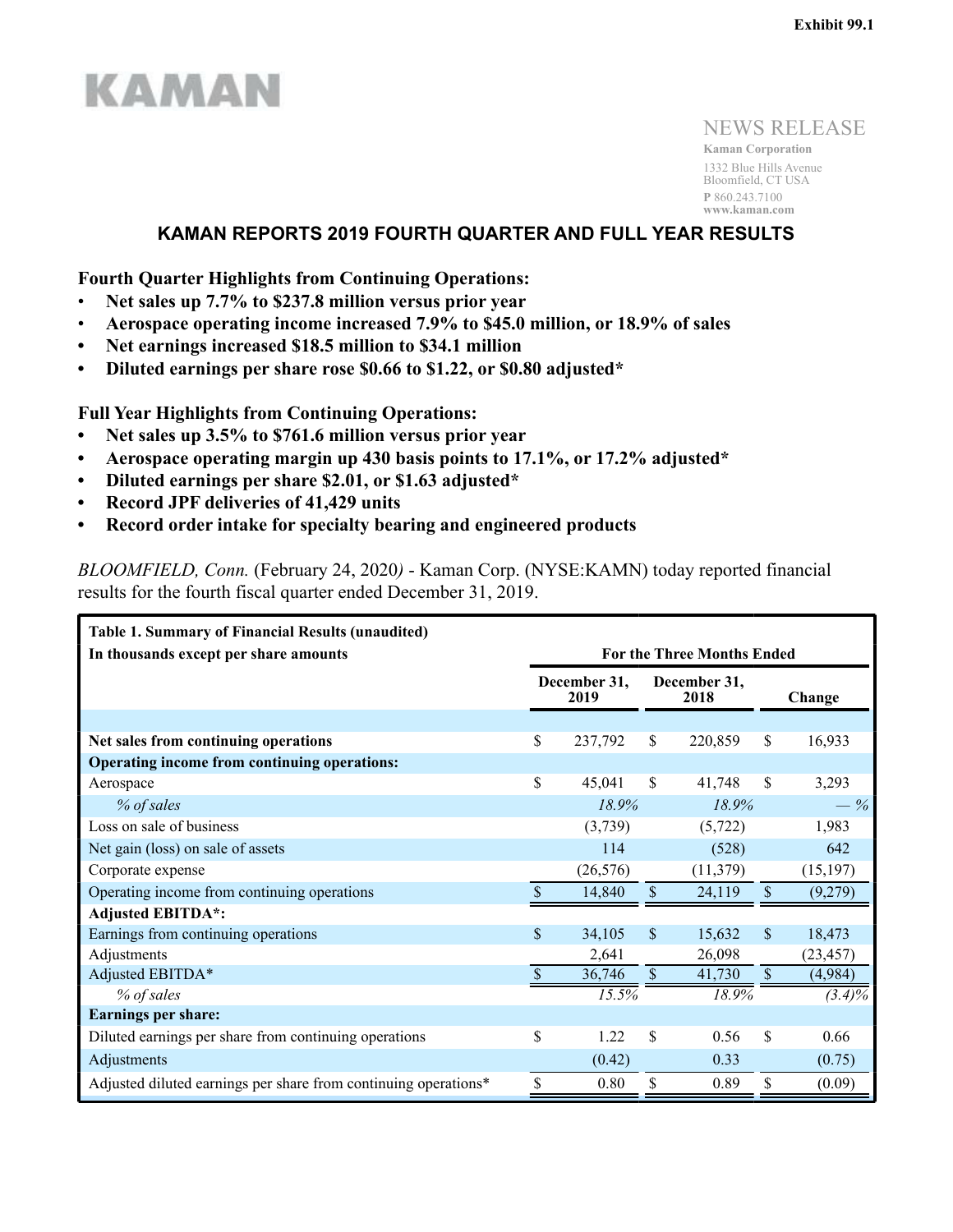Neal J. Keating, Chairman, President and Chief Executive Officer, commented, "We ended 2019 with strong fourth quarter results. Sales for the quarter increased 7.7% to \$237.8 million and the mix was weighted toward our higher margin products resulting in Aerospace operating margin of 18.9%, or 19.0% adjusted\*. These results helped us to achieve the high end of our outlook for the year, with full year Aerospace operating margin of 17.1%, or 17.2% adjusted\*. The planning and execution of our team allowed us to deliver a record 41,429 joint programmable fuzes in the year, and with JPF backlog of \$356.8 million at year end, we expect record delivery levels again in 2020. We also saw record sales and orders for our specialty bearings products in 2019, led by our self-lubricating bearings. While we anticipate the grounding of Boeing's 737MAX to impact our results in 2020, we expect to more than offset this impact with growth across our other specialty bearing and engineered products based on the increased order rates, which continued into 2020, and current backlog.

During the fourth quarter, we took initial steps towards reducing our general and administrative expenses and we remain focused on achieving our previously stated goal of reducing G&A expense across the organization near the high end of our estimated \$15 million to \$20 million range exiting 2020.

On January 3<sup>rd</sup> we closed the acquisition of Bal Seal Engineering. We welcome the Bal Seal employees to the Kaman family and look forward to the continued success of this business under our ownership. With the completion of this transaction and the integration of the operations underway, we are focused on continuing to deploy the capital we received from the sale of our distribution business. We end the year with more than \$700 million of available cash and debt capacity and we are well positioned to execute on our long-term growth strategy of expanding our highly engineered product offerings. As we look to 2020, we expect top line organic growth, complemented by the addition of Bal Seal. Additionally, we will build off of our efforts in 2019 and continue the transformation of Kaman into a manufacturer of highly engineered products and components serving aerospace and defense, medical, and industrial markets."

Chief Financial Officer, Robert D. Starr, commented, "Cash flows provided by continuing operations of \$42.5 million led to Free Cash Flow from Continuing Operations<sup>\*</sup> for the year of \$20.0 million. Impacting cash flow for the period was the significant sales ramp in the fourth quarter and the shift in timing of cash receipt for JPF DCS sales into 2020. Diluted earnings per share from continuing operations for the quarter was \$1.22, or \$0.80\* when adjusted for the expense associated with our acquisition of Bal Seal, certain restructuring and corporate development expenses, and several other tax related items."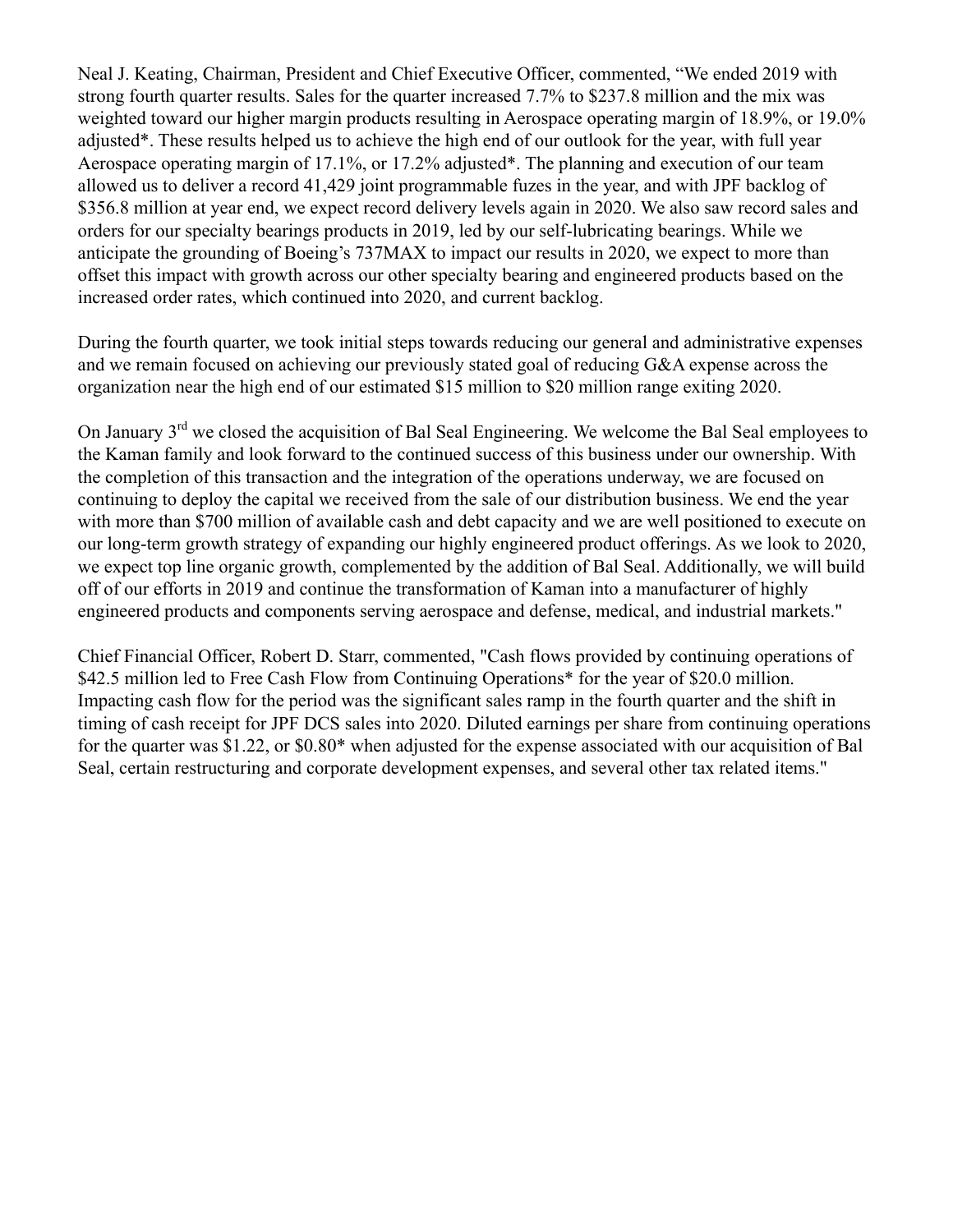# **2020 Outlook**

| (in millions)                                               |             | 2019        | 2020 Outlook |                        |                 |  |  |  |  |  |
|-------------------------------------------------------------|-------------|-------------|--------------|------------------------|-----------------|--|--|--|--|--|
|                                                             |             | Actual      |              | <b>Low End</b>         | <b>High End</b> |  |  |  |  |  |
| Sales from continuing operations                            | \$          | 761.6       | \$           | <sup>\$</sup><br>860.0 | 880.0           |  |  |  |  |  |
|                                                             |             |             |              |                        |                 |  |  |  |  |  |
| <b>Operating Margins</b>                                    |             |             |              |                        |                 |  |  |  |  |  |
| Operating margin from continuing operations                 |             | 7.0%        |              | 5.0%                   | $6.7\%$         |  |  |  |  |  |
| Operating margin impact of adjustments                      |             | 2.6%        |              | $5.0\%$                | 4.8%            |  |  |  |  |  |
| Operating margin from continuing operations, adjusted*      |             | $9.6\%$     |              | 10.0%                  | 11.5%           |  |  |  |  |  |
|                                                             |             |             |              |                        |                 |  |  |  |  |  |
| <b>Adjusted EBITDA</b>                                      |             |             |              |                        |                 |  |  |  |  |  |
| Earnings from continuing operations                         | \$          | 56.4        | \$           | 38.5<br>- \$           | 50.5            |  |  |  |  |  |
| Adjustments                                                 | \$          | 42.9        | \$           | 82.2<br>-S             | 85.8            |  |  |  |  |  |
| Adjusted EBITDA* from continuing operations                 | $\mathbf S$ | 99.3        | \$           | <sup>\$</sup><br>120.7 | 136.3           |  |  |  |  |  |
| Adjusted EBITDA margin* from continuing operations          |             | 13.0%       |              | 14.0%                  | 15.5%           |  |  |  |  |  |
|                                                             |             |             |              |                        |                 |  |  |  |  |  |
| <b>Free Cash Flow</b>                                       |             |             |              |                        |                 |  |  |  |  |  |
| Operating cash flow from continuing operations              | \$          | 42.5        | \$           | 85.0<br>-\$            | 95.0            |  |  |  |  |  |
| Cash used for the purchase of property, plant and equipment | \$          | (22.5)      | \$           | (25.0)<br>-S           | (25.0)          |  |  |  |  |  |
| Free Cash Flow* from continuing operations                  | \$          | <b>20.0</b> | \$           | \$<br>60.0             | 70.0            |  |  |  |  |  |

Commenting on the 2020 outlook, Mr. Starr stated, "We expect sales in the range of \$860.0 to \$880.0 million. We anticipate organic sales growth of 1.0% to 3.0%, despite the headwinds from 737MAX, and we expect Bal Seal to contribute approximately \$95.0 million to our top line performance for the year. Consolidated operating margins of 5.0% to 6.7% will include costs related to the purchase accounting for Bal Seal of \$32.0 million and costs related to our expense reduction efforts, corporate development activities, and transition services agreement totaling \$10.3 million. Adjusted for these items, we expect consolidated operating margins in the range of 10.0% to 11.5%\*. With depreciation and amortization expense of approximately \$35 million, we expect to deliver Adjusted EBITDA margin\* at the consolidated level in the range of 14.0% to 15.5%, a 175 basis point increase at the mid-point over our Adjusted EBITDA margin\* for 2019. This anticipated improvement in Adjusted EBITDA margin\* is due to the expected sales mix in the year, the addition of higher margin sales from Bal Seal, improved performance from our structures programs, and the partial benefit from our cost reduction efforts.

Finally, we expect earnings for 2020 to be weighted toward the second half of the year. Approximately 65% of our earnings will occur in the second half of the year, consistent with our earnings pattern in recent years."

## **Additional Financial Information**

- Expenses associated with the purchase accounting of Bal Seal of approximately \$32 million
- Depreciation and amortization expense of approximately \$35 million
- Net periodic pension benefit of approximately \$16.5 million
- Interest expense of approximately \$15.0 million
- Estimated annualized tax rate of 23.0%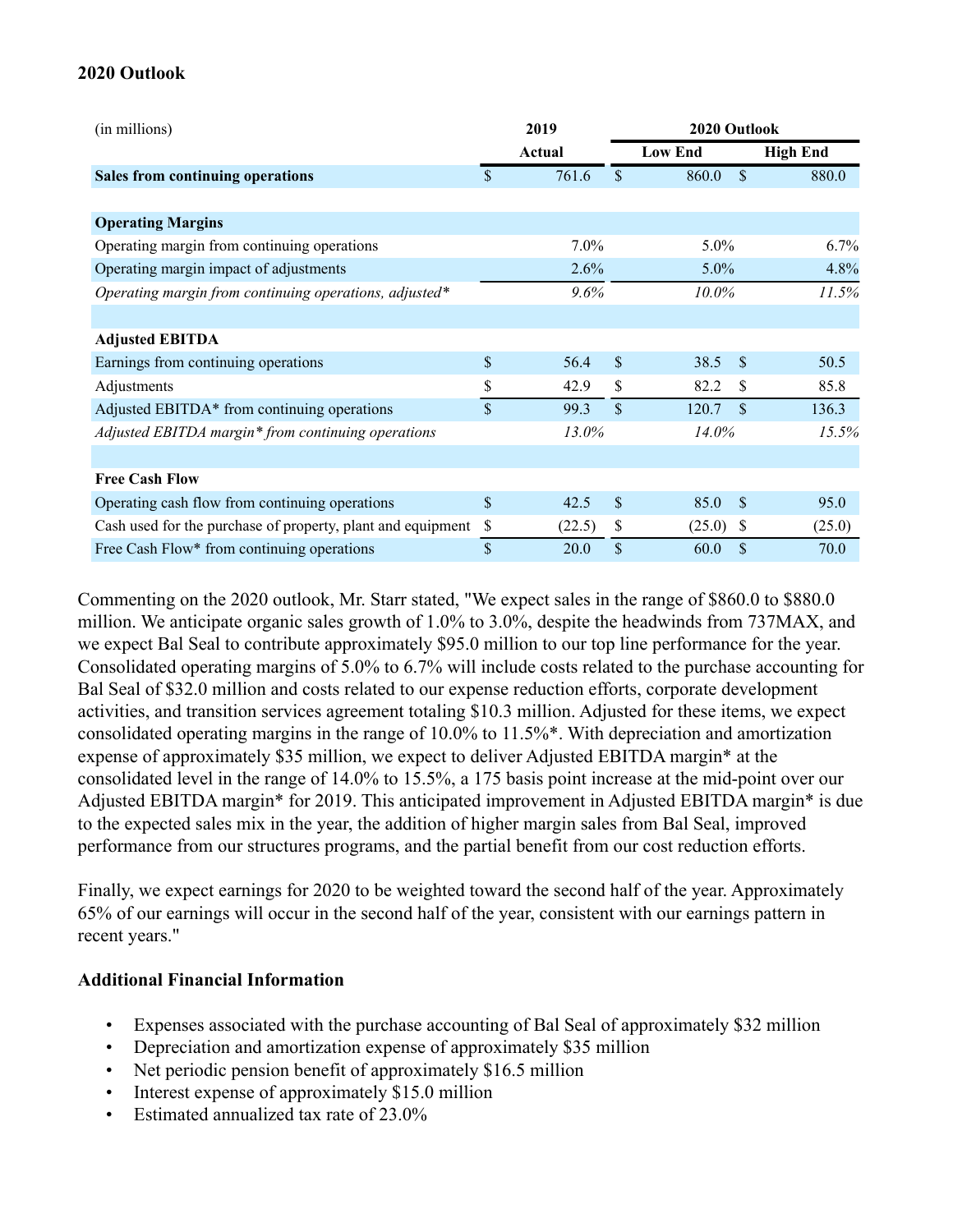**Please see the MD&A section of the Company's Form 10-K filed with the Securities and Exchange Commission concurrently with the issuance of this release for greater detail on our results and various company programs.**

**A conference call has been scheduled for tomorrow, February 25, 2020, at 8:30 AM ET.** Listeners may access the call live by telephone at (844) 473-0975 and from outside the U.S. at (562) 350-0826 using the Conference ID: 8789822; or, via the Internet at www.kaman.com. A replay will also be available two hours after the call and can be accessed at (855) 859-2056 or (404) 537-3406 using the Conference ID: 8789822. In its discussion, management may reference certain non-GAAP financial measures related to company performance. A reconciliation of that information to the most directly comparable GAAP measures is provided in this release.

## **About Kaman Corporation**

Kaman Corporation, founded in 1945 by aviation pioneer Charles H. Kaman, and headquartered in Bloomfield, Connecticut, conducts business in the aerospace & defense, industrial and medical markets. Kaman produces and markets proprietary aircraft bearings and components; super precision, miniature ball bearings; proprietary spring energized seals, springs and contacts; complex metallic and composite aerostructures for commercial, military and general aviation fixed and rotary wing aircraft; safe and arming solutions for missile and bomb systems for the U.S. and allied militaries; subcontract helicopter work; restoration, modification and support of our SH-2G Super Seasprite maritime helicopters; manufacture and support of our K-MAX® manned and unmanned medium-to-heavy lift helicopters. More information is available at www.kaman.com.

#### **Table 2. Summary of Segment Information (in thousands)**

|                                              | <b>For the Three Months Ended</b> |           |                      |           |                      | <b>For the Twelve Months Ended</b> |   |                      |  |  |  |
|----------------------------------------------|-----------------------------------|-----------|----------------------|-----------|----------------------|------------------------------------|---|----------------------|--|--|--|
|                                              | December 31,<br>2019              |           | December 31,<br>2018 |           | December 31,<br>2019 |                                    |   | December 31,<br>2018 |  |  |  |
| Net sales from continuing operations         |                                   | 237,792   |                      | 220,859   |                      | 761,608                            |   | 735,994              |  |  |  |
|                                              |                                   |           |                      |           |                      |                                    |   |                      |  |  |  |
| Operating income from continuing operations: |                                   |           |                      |           |                      |                                    |   |                      |  |  |  |
| Aerospace                                    | \$                                | 45,041    | S                    | 41,748    | - \$                 | 130,393                            | S | 94,357               |  |  |  |
| Loss on sale of business                     |                                   | (3,739)   |                      | (5, 722)  |                      | (3,739)                            |   | (5, 722)             |  |  |  |
| Net gain (loss) on sale of assets            |                                   | 114       |                      | (528)     |                      | (237)                              |   | 1.031                |  |  |  |
| Corporate expense                            |                                   | (26, 576) |                      | (11, 379) |                      | (73,006)                           |   | (56, 703)            |  |  |  |
| Operating income from continuing operations  |                                   | 14,840    |                      | 24,119    |                      | 53,411                             |   | 32,963               |  |  |  |

#### **Table 3. Depreciation and Amortization from continuing operations (in thousands)**

|                                       | For the Three Months Ended                   |  |          |  | <b>For the Twelve Months Ended</b> |                      |        |  |  |
|---------------------------------------|----------------------------------------------|--|----------|--|------------------------------------|----------------------|--------|--|--|
|                                       | December 31,<br>December 31,<br>2019<br>2018 |  |          |  | December 31,<br>2019               | December 31,<br>2018 |        |  |  |
| <b>Depreciation and Amortization:</b> |                                              |  |          |  |                                    |                      |        |  |  |
| Aerospace                             | 5.766                                        |  | 5.945 \$ |  | 22.697                             |                      | 24,506 |  |  |
| Corporate                             | 780                                          |  | 850      |  | 3.157                              |                      | 3,369  |  |  |
| Consolidated Total                    | 6.546                                        |  | 6,795    |  | 25.854                             |                      | 27,875 |  |  |

## **Non-GAAP Measures Disclosure**

Management believes that the Non-GAAP financial measures (i.e. financial measures that are not computed in accordance with Generally Accepted Accounting Principles) identified by an asterisk (\*) used in this release or in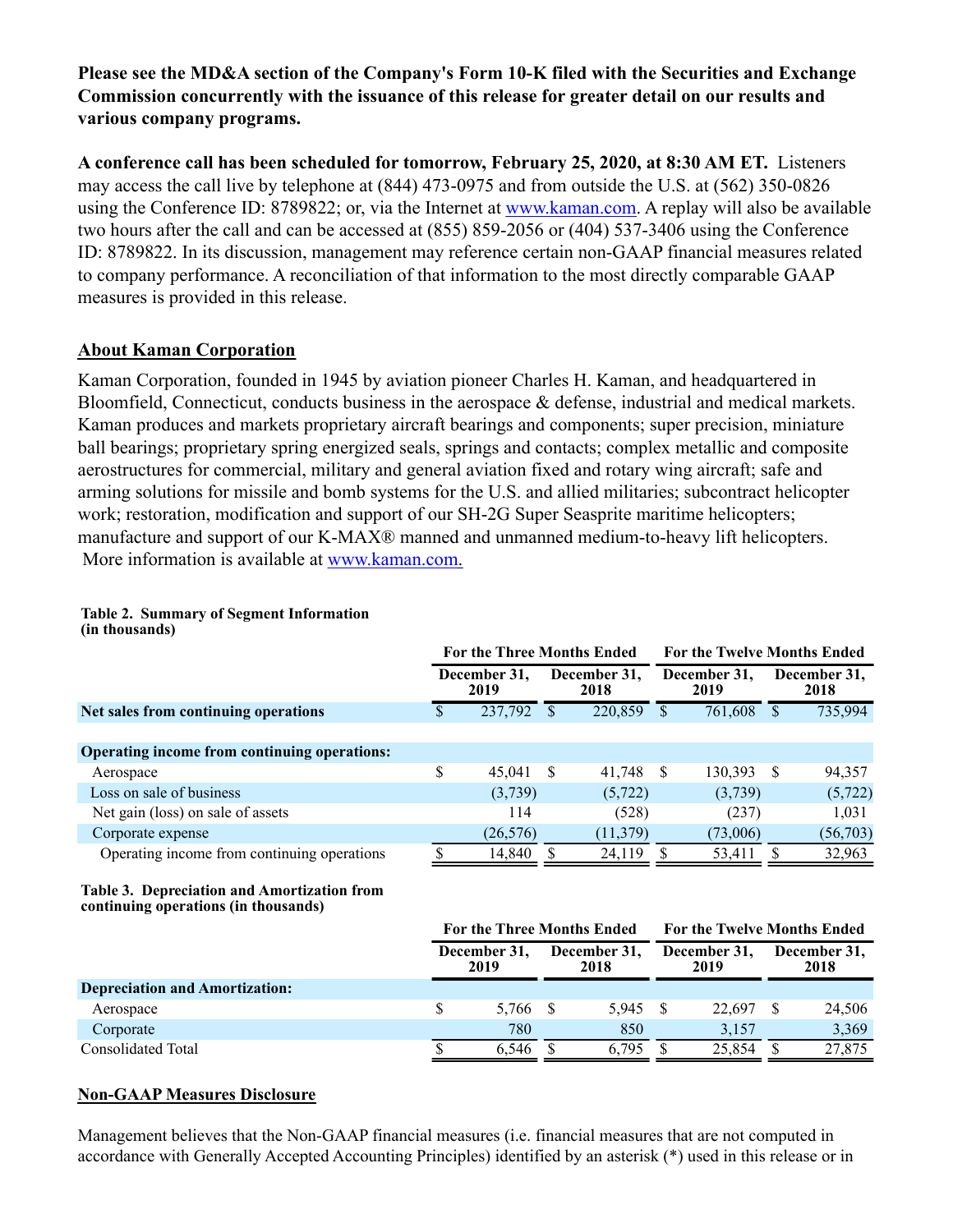other disclosures provide important perspectives into the Company's ongoing business performance. The Company does not intend for the information to be considered in isolation or as a substitute for the related GAAP measures. Other companies may define the measures differently. We define the Non-GAAP measures used in this release and other disclosures as follows:

**Organic Sales** - Organic Sales is defined as "Net Sales" less sales derived from acquisitions completed during the preceding twelve months. We believe that this measure provides management and investors with a more complete understanding of underlying operating results and trends of established, ongoing operations by excluding the effect of acquisitions, which can obscure underlying trends. We also believe that presenting Organic Sales enables a more direct comparison to other businesses and companies in similar industries. Management recognizes that the term "Organic Sales" may be interpreted differently by other companies and under different circumstances. No other adjustments were made during the three-month and twelve-month fiscal periods ended December 31, 2019 and December 31, 2018, respectively. The following table illustrates the calculation of Organic Sales using the GAAP measure, "Net Sales".

#### **Organic Sales from continuing operations (in thousands)**

|                          | For the Three Months Ended |                      |  |                      |  | <b>For the Twelve Months Ended</b> |  |                      |  |  |  |
|--------------------------|----------------------------|----------------------|--|----------------------|--|------------------------------------|--|----------------------|--|--|--|
|                          |                            | December 31.<br>2019 |  | December 31,<br>2018 |  | December 31,<br>2019               |  | December 31,<br>2018 |  |  |  |
| Net sales                |                            | 237.792              |  | 220,859              |  | 761,608                            |  | 735,994              |  |  |  |
| <b>Acquisition Sales</b> |                            |                      |  |                      |  |                                    |  |                      |  |  |  |
| Organic Sales            |                            | 237,792              |  | 220,859              |  | 761,608                            |  | 735,994              |  |  |  |

**Adjusted EBITDA from continuing operations** - Adjusted EBITDA from continuing operations is defined as earnings from continuing operations before interest, taxes, other expense (income), net, depreciation and amortization and certain items that are not indicative of the operating performance of the Company's for the period presented. Adjusted EBITDA from continuing operations differs from earnings from continuing operations, as calculated in accordance with GAAP, in that it excludes interest expense, net, income tax expense, depreciation and amortization, other expense (income), net, non-service pension and post retirement benefit expense (income), and certain items that are not indicative of the operating performance of the Company for the period presented. We have made numerous investments in our business, such as acquisitions and capital expenditures, including facility improvements, new machinery and equipment, improvements to our information technology infrastructure and ERP systems, which we have adjusted for in Adjusted EBITDA from continuing operations. Adjusted EBITDA from continuing operations also does not give effect to cash used for debt service requirements and thus does not reflect funds available for distributions, reinvestments or other discretionary uses. Management believes Adjusted EBITDA from continuing operations provides an additional perspective on the operating results of the organization and its earnings capacity and helps improve the comparability of our results between periods because it provides a view of our operations that excludes items that management believes are not reflective of operating performance, such as items traditionally removed from net earnings in the calculation of EBITDA as well as Other expense (income), net and certain items that are not indicative of the operating performance of the Company for the period presented. Adjusted EBITDA from continuing operations is not presented as an alternative measure of operating performance, as determined in accordance with GAAP. No other adjustments were made during the three-month and twelvemonth fiscal periods ended December 31, 2019 and December 31, 2018. The following table illustrates the calculation of Adjusted EBITDA from continuing operations using GAAP measures: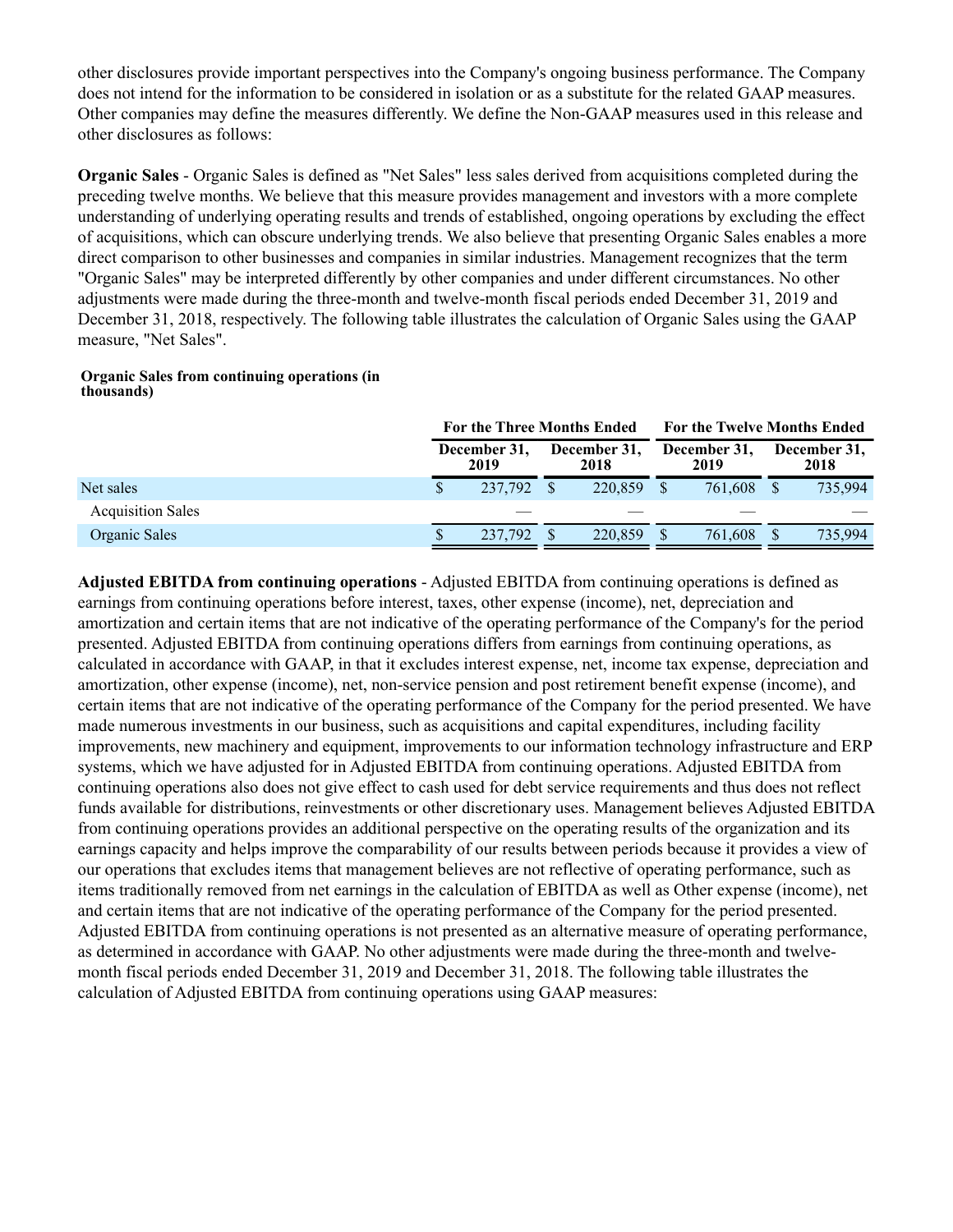#### **Adjusted EBITDA from continuing operations (in thousands)**

|                                                                            | <b>For the Three Months Ended</b> |                      |      |                      | <b>For the Twelve Months Ended</b> |                      |    |                      |  |
|----------------------------------------------------------------------------|-----------------------------------|----------------------|------|----------------------|------------------------------------|----------------------|----|----------------------|--|
|                                                                            |                                   | December 31,<br>2019 |      | December 31,<br>2018 |                                    | December 31,<br>2019 |    | December 31,<br>2018 |  |
| <b>Adjusted EBITDA from continuing operations</b>                          |                                   |                      |      |                      |                                    |                      |    |                      |  |
| <b>Consolidated Results</b>                                                |                                   |                      |      |                      |                                    |                      |    |                      |  |
| Sales from continuing operations                                           | \$                                | 237,792              | \$   | 220,859              | \$                                 | 761,608              | \$ | 735,994              |  |
|                                                                            |                                   |                      |      |                      |                                    |                      |    |                      |  |
| Earnings from continuing operations, net of tax                            | $\mathbf S$                       | 34,105               | \$   | 15,632               | \$                                 | 56,446               | \$ | 15,877               |  |
|                                                                            |                                   | 2,607                |      | 4,639                |                                    |                      |    | 20,046               |  |
| Interest expense, net                                                      |                                   |                      |      |                      |                                    | 17,202               |    |                      |  |
| Income tax (benefit) expense                                               |                                   | (19, 103)            |      | 6,883                |                                    | (15, 859)            |    | 9,259                |  |
| Non-service pension and post retirement benefit<br>income                  |                                   | (98)                 |      | (3,084)              |                                    | (396)                |    | (12, 127)            |  |
| Other expense (income), net                                                |                                   | 58                   |      | 49                   |                                    | (309)                |    | (92)                 |  |
| Depreciation and amortization                                              |                                   | 6,546                |      | 6,795                |                                    | 25,854               |    | 27,875               |  |
| Other Adjustments:                                                         |                                   |                      |      |                      |                                    |                      |    |                      |  |
| Restructuring and severance costs                                          |                                   | 1,005                |      | 2,642                |                                    | 1,558                |    | 7,353                |  |
| Non-cash intangible asset impairment charge                                |                                   |                      |      |                      |                                    |                      |    | 10,039               |  |
| Non-cash write-off of inventory                                            |                                   |                      |      |                      |                                    |                      |    | 709                  |  |
| Employee tax-related matters in foreign operations                         |                                   |                      |      | 1,761                |                                    |                      |    | 3,040                |  |
| Cost associated with corporate development<br>activities                   |                                   | 7,097                |      | 30                   |                                    | 10,090               |    | 1,081                |  |
| Costs from transition services agreement                                   |                                   | 3,519                |      |                      |                                    | 4,673                |    |                      |  |
| Income from transition services agreement                                  |                                   | (2,729)              |      |                      |                                    | (3,673)              |    |                      |  |
| Loss on sale of U.K. Tooling business                                      |                                   | 3,739                |      | 5,722                |                                    | 3,739                |    | 5,722                |  |
| Loss on sale of assets and liabilities of Engineering<br>Services business |                                   |                      |      | 661                  |                                    |                      |    | 661                  |  |
| Gain on the sale of land                                                   |                                   |                      |      |                      |                                    |                      |    | (1,520)              |  |
| Adjustments                                                                | $\mathbf{\hat{S}}$                | 2,641                | \$   | 26,098               | \$                                 | 42,879               | \$ | 72,046               |  |
| Adjusted EBITDA from continuing operations                                 | $\mathcal{S}$                     | 36,746               | $\$$ | 41,730               | \$                                 | 99,325               | \$ | 87,923               |  |
| Adjusted EBITDA margin                                                     |                                   | 15.5%                |      | 18.9%                |                                    | 13.0%                |    | 11.9%                |  |
|                                                                            |                                   |                      |      |                      |                                    |                      |    |                      |  |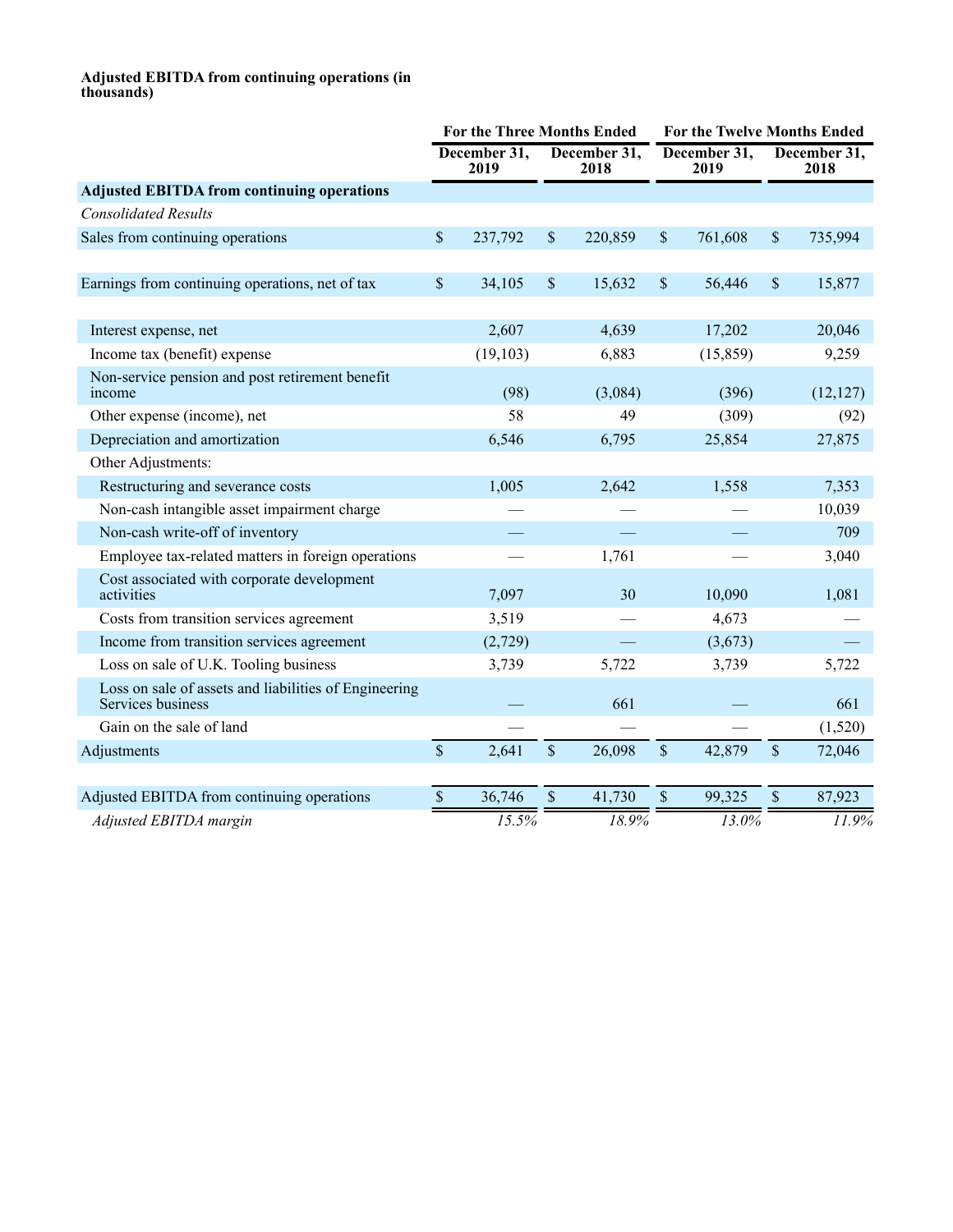#### **Outlook - Adjusted EBITDA from continuing operations (in millions)**

|                                                                  |               | 2020 Outlook |                    |             |  |  |
|------------------------------------------------------------------|---------------|--------------|--------------------|-------------|--|--|
|                                                                  |               | Low          |                    | <b>High</b> |  |  |
| <b>Adjusted EBITDA from continuing operations</b>                |               |              |                    |             |  |  |
| 2020 Outlook                                                     |               |              |                    |             |  |  |
| Sales from continuing operations                                 | $\mathsf{\$}$ | 860.0        | \$                 | 880.0       |  |  |
|                                                                  |               |              |                    |             |  |  |
| Earnings from continuing operations, net of tax                  | $\mathsf{\$}$ | 38.5         | \$                 | 50.5        |  |  |
|                                                                  |               |              |                    |             |  |  |
| Interest expense, net                                            |               | 15.0         |                    | 15.0        |  |  |
| Income tax (benefit) expense                                     |               | 11.5         |                    | 15.1        |  |  |
| Net Periodic Pension Benefit                                     |               | (16.5)       |                    | (16.5)      |  |  |
| Other expense (income), net                                      |               | 1.5          |                    | 1.5         |  |  |
| Depreciation and amortization                                    |               | 35.0         |                    | 35.0        |  |  |
| Other Adjustments:                                               |               |              |                    |             |  |  |
| Bal Seal Purchase Accounting - Inventory Step-up                 |               | 9.2          |                    | 9.2         |  |  |
| Bal Seal Purchase Accounting - Compensation Expense              |               | 22.8         |                    | 22.8        |  |  |
| Cost associated with corporate development activities            |               | 1.5          |                    | 1.5         |  |  |
| Costs from transition services agreement, net of income received |               | 2.2          |                    | 2.2         |  |  |
| <b>Total Adjustments</b>                                         | \$            | 82.2         | $\mathbf{\hat{S}}$ | 85.8        |  |  |
|                                                                  |               |              |                    |             |  |  |
| Adjusted EBITDA from continuing operations                       | $\mathsf{\$}$ | 120.7        | $\mathbf{\hat{S}}$ | 136.3       |  |  |
| Adjusted EBITDA margin                                           |               | $14.0\%$     |                    | 15.5%       |  |  |

**Free Cash Flow from continuing operations** - Free Cash Flow from continuing operations is defined as GAAP "Net cash provided by (used in) operating activities from continuing operations" in a period less "Expenditures for property, plant & equipment" in the same period. Management believes Free Cash Flow from continuing operations provides an important perspective on our ability to generate cash from our business operations and, as such, that it is an important financial measure for use in evaluating the Company's financial performance. Free Cash Flow from continuing operations should not be viewed as representing the residual cash flow available for discretionary expenditures such as dividends to shareholders or acquisitions, as it may exclude certain mandatory expenditures such as repayment of maturing debt and other contractual obligations. Management uses Free Cash Flow from continuing operations internally to assess overall liquidity. The following table illustrates the calculation of Free Cash Flow from continuing operations using "Net cash provided by (used in) operating activities from continuing operations" and "Expenditures for property, plant & equipment", GAAP measures from the Condensed Consolidated Statements of Cash Flows included in this release.

#### **Free Cash Flow from continuing operations (in thousands)**

|                                                                         | For the Twelve<br><b>Months Ended</b> |                      | <b>For the Nine</b><br><b>Months Ended</b><br>September 27,<br>2019 |              |  | For the Three<br><b>Months Ended</b> |
|-------------------------------------------------------------------------|---------------------------------------|----------------------|---------------------------------------------------------------------|--------------|--|--------------------------------------|
|                                                                         |                                       | December 31,<br>2019 |                                                                     |              |  | December 31,<br>2019                 |
| Net cash provided by operating activities from continuing<br>operations |                                       | 42.488 \$            |                                                                     | $11,336$ \$  |  | 31,152                               |
| Expenditures for property, plant $&$ equipment                          |                                       | (22, 447)            |                                                                     | (17, 411)    |  | (5,036)                              |
| Free Cash Flow from continuing operations                               |                                       | 20.041               |                                                                     | $(6,075)$ \$ |  | 26,116                               |

**Debt to Capitalization Ratio** - Debt to Capitalization Ratio is calculated by dividing debt by capitalization. Debt is defined as GAAP "Current portion of long-term debt" plus "Long-term debt, excluding current portion".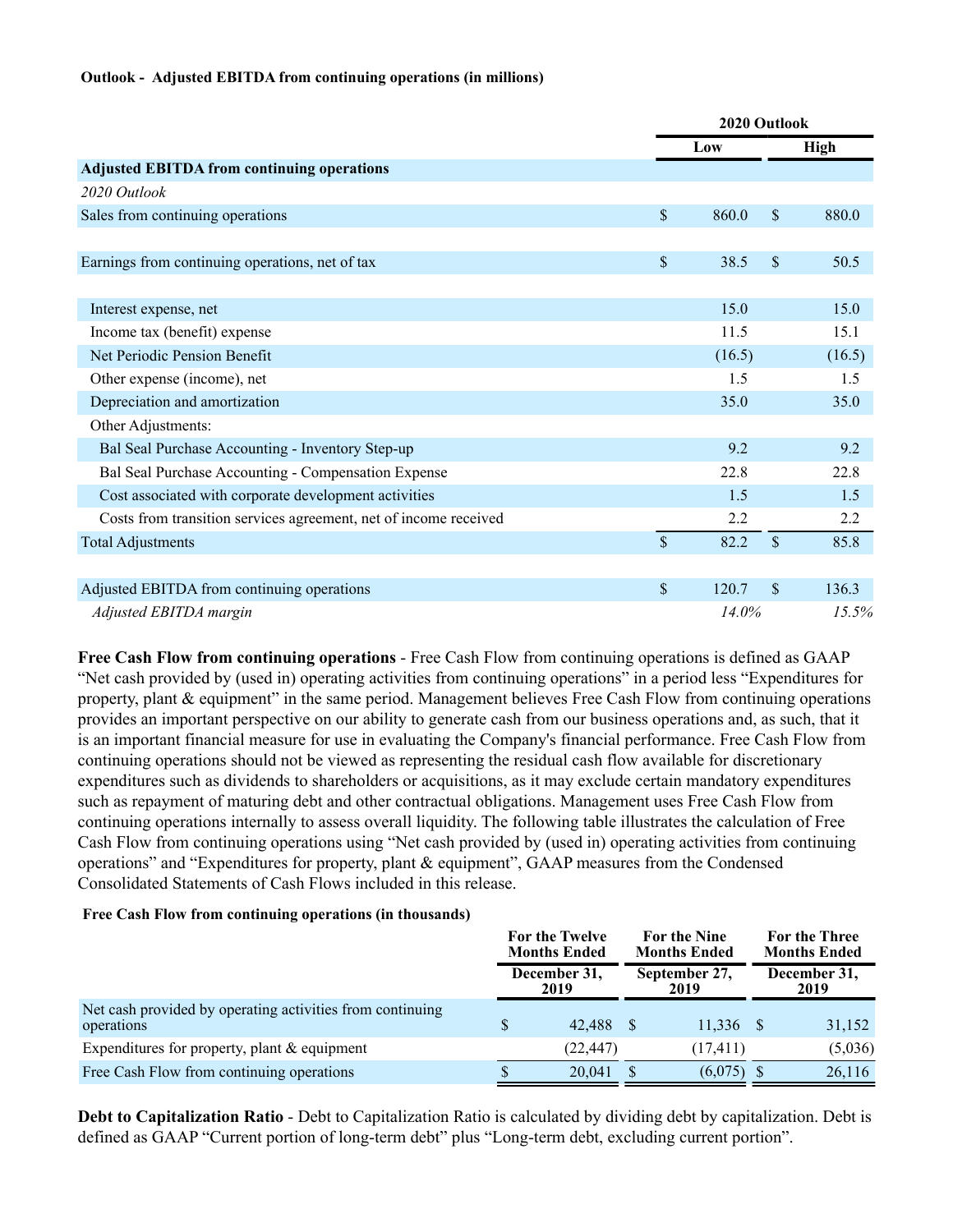Capitalization is defined as Debt plus GAAP "Total shareholders' equity". Management believes that Debt to Capitalization Ratio is a measurement of financial leverage and provides an insight into the financial structure of the Company and its financial strength. The following table illustrates the calculation of Debt to Capitalization Ratio using GAAP measures from the Condensed Consolidated Balance Sheets included in this release.

#### **Debt to Capitalization Ratio (in thousands) (unaudited)**

|                                           | December 31, 2019 |           | December 31, 2018 |
|-------------------------------------------|-------------------|-----------|-------------------|
| Current portion of long-term debt         | Φ                 |           | 9,375             |
| Long-term debt, excluding current portion |                   | 181.622   | 284,256           |
| Debt                                      |                   | 181.622   | 293,631           |
| Total shareholders' equity                |                   | 823.202   | 633,157           |
| Capitalization                            |                   | 1.004.824 | 926,788           |
| Debt to Capitalization Ratio              |                   | 18.1%     | 31.7%             |

**Adjusted Earnings from Continuing Operations and Adjusted Diluted Earnings Per Share from Continuing Operations** - Adjusted Earnings from Continuing Operations and Adjusted Diluted Earnings per Share from Continuing Operations are defined as GAAP "Earnings from Continuing Operations" and "Diluted earnings per share from continuing operations", less items that are not indicative of the operating performance of the business for the periods presented. These items are included in the reconciliation below. Management uses Adjusted Earnings from Continuing Operations and Adjusted Diluted Earnings per Share from Continuing Operations to evaluate performance period over period, to analyze the underlying trends in our business and to assess its performance relative to its competitors. We believe that this information is useful for investors and financial institutions seeking to analyze and compare companies on the basis of operating performance.

The following table illustrates the calculation of Adjusted Earnings from Continuing Operations and Adjusted Diluted Earnings per Share from Continuing Operations using "Earnings from Continuing Operations" and "Diluted earnings per share from continuing operations" from the "Consolidated Statements of Operations" included in the Company's Form 10-K filed with the Securities and Exchange Commission on February 24, 2020.

### **Adjusted Earnings from continuing operations and Adjusted Diluted Earnings per Share from continuing operations (In thousands except per share amounts) (unaudited)**

|                                                                              |                      | <b>For the Three Months Ended</b> | For the Twelve Months Ended |                       |  |  |  |
|------------------------------------------------------------------------------|----------------------|-----------------------------------|-----------------------------|-----------------------|--|--|--|
|                                                                              | December 31,<br>2019 | December 31,<br>2018              | December 31,<br>2019        | December 31,<br>2018  |  |  |  |
| Adjustments to Earnings from Continuing Operations                           |                      |                                   |                             |                       |  |  |  |
| Restructuring and severance costs                                            | \$<br>1,005          | 2,642<br><sup>S</sup>             | 1,558<br>-S                 | 7,353<br><sup>S</sup> |  |  |  |
| Costs associated with corporate development activities                       | 7,097                | 30                                | 10,090                      | 1,081                 |  |  |  |
| Loss on sale of U.K. Tooling business                                        | 3,739                | 5,722                             | 3,739                       | 5,722                 |  |  |  |
| Costs from transition services agreement                                     | 3,519                |                                   | 4,673                       |                       |  |  |  |
| Income from transition services agreement                                    | (2,729)              |                                   | (3,673)                     |                       |  |  |  |
| Tax benefit from change in state tax laws                                    |                      |                                   | (2,137)                     |                       |  |  |  |
| Tax benefit of foreign derived income included in<br>discontinued operations | 3,360                |                                   | 3,360                       |                       |  |  |  |
| Tax benefit from change in U.K. entity tax<br>classification                 | (25,710)             |                                   | (25,710)                    |                       |  |  |  |
| Non-cash non-taxable intangible assets impairment<br>charge                  |                      |                                   |                             | 10,039                |  |  |  |
| Non-cash non-taxable write-off of inventory                                  |                      |                                   |                             | 709                   |  |  |  |
| Employee tax-related matters in foreign operations                           |                      | 1,761                             |                             | 3,040                 |  |  |  |
| Loss on sale of assets and liabilities of Engineering<br>Services business   |                      | 661                               |                             | 661                   |  |  |  |
| Gain on the sale of land                                                     |                      |                                   |                             | (1,520)               |  |  |  |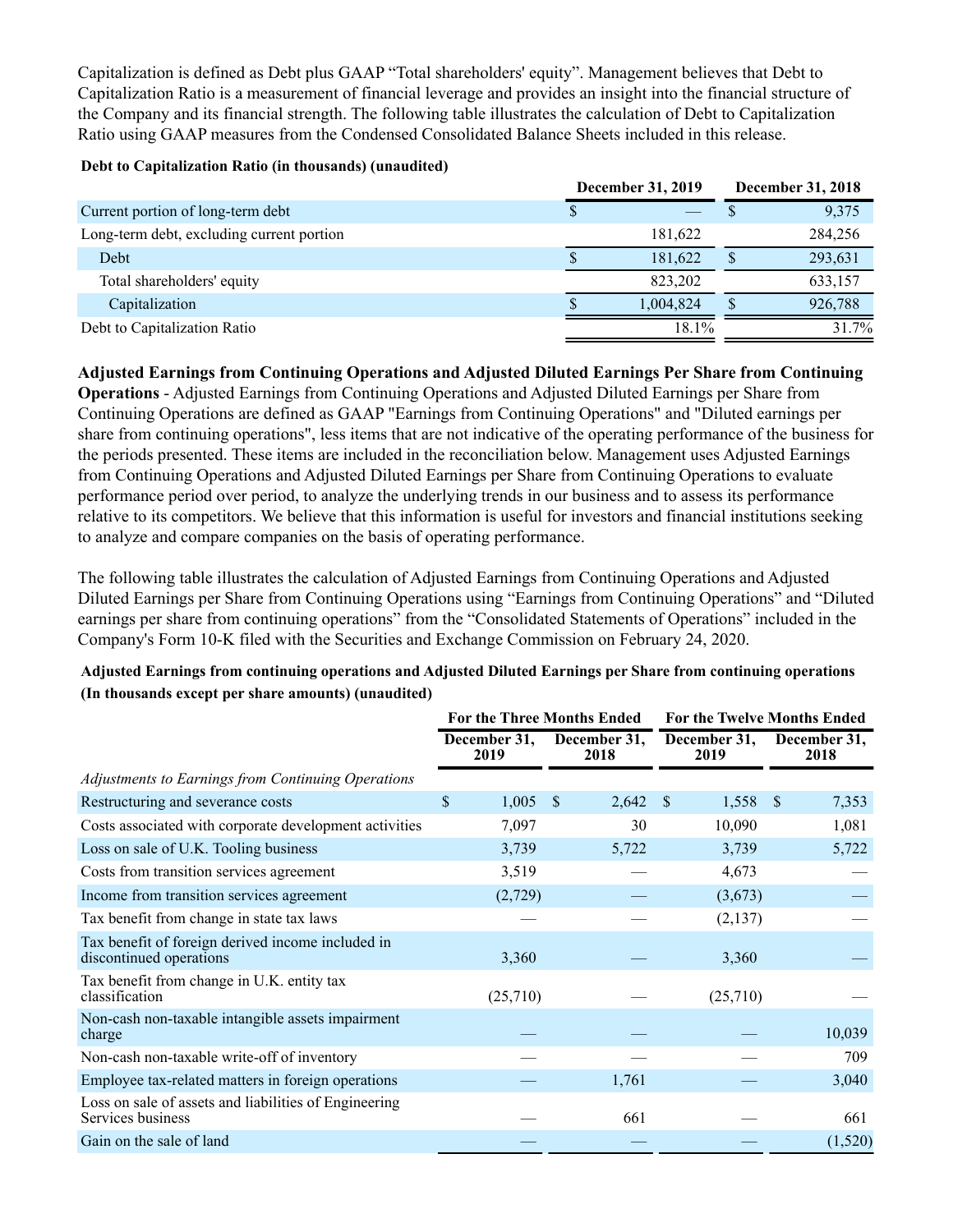## **Adjusted Earnings from continuing operations and Adjusted Diluted Earnings per Share from continuing operations (In thousands except per share amounts) (unaudited)**

|                                                                              | <b>For the Three Months Ended</b> |                      |                      |        | <b>For the Twelve Months Ended</b> |              |               |                      |  |
|------------------------------------------------------------------------------|-----------------------------------|----------------------|----------------------|--------|------------------------------------|--------------|---------------|----------------------|--|
|                                                                              |                                   | December 31,<br>2019 | December 31,<br>2018 |        | December 31,<br>2019               |              |               | December 31,<br>2018 |  |
| Adjustments, pre tax                                                         |                                   | $(9,719)$ \$         |                      | 10,816 | -S                                 | $(8,100)$ \$ |               | 27,085               |  |
|                                                                              |                                   |                      |                      |        |                                    |              |               |                      |  |
| Tax Effect of Adjustments to Earnings from Continuing<br><i>Operations</i>   |                                   |                      |                      |        |                                    |              |               |                      |  |
| Restructuring and severance costs                                            | \$                                | 212                  | <sup>\$</sup>        | 808    | <sup>\$</sup>                      | 328          | <sup>\$</sup> | 2,706                |  |
| Costs associated with corporate development activities                       |                                   | 1,496                |                      | 9      |                                    | 2,124        |               | 398                  |  |
| Loss on sale of U.K. Tooling business                                        |                                   |                      |                      |        |                                    |              |               |                      |  |
| Costs from transition services agreement                                     |                                   | 742                  |                      |        |                                    | 984          |               |                      |  |
| Income from transition services agreement                                    |                                   | (575)                |                      |        |                                    | (773)        |               |                      |  |
| Tax benefit from change in state tax laws                                    |                                   |                      |                      |        |                                    |              |               |                      |  |
| Tax benefit of foreign derived income included in<br>discontinued operations |                                   |                      |                      |        |                                    |              |               |                      |  |
| U.K. entity classification election for tax purposes                         |                                   |                      |                      |        |                                    |              |               |                      |  |
| Non-cash non-taxable intangible assets impairment<br>charge                  |                                   |                      |                      |        |                                    |              |               |                      |  |
| Non-cash non-taxable write-off of inventory                                  |                                   |                      |                      |        |                                    |              |               |                      |  |
| Employee tax-related matters in foreign operations                           |                                   |                      |                      | 538    |                                    |              |               | 1,119                |  |
| Loss on sale of assets and liabilities of Engineering<br>Services business   |                                   |                      |                      | 202    |                                    |              |               | 243                  |  |
| Gain on the sale of land                                                     |                                   |                      |                      |        |                                    |              |               | (559)                |  |
| Tax effect of Adjustments                                                    |                                   | 1,875                |                      | 1,557  |                                    | 2,663        |               | 3,907                |  |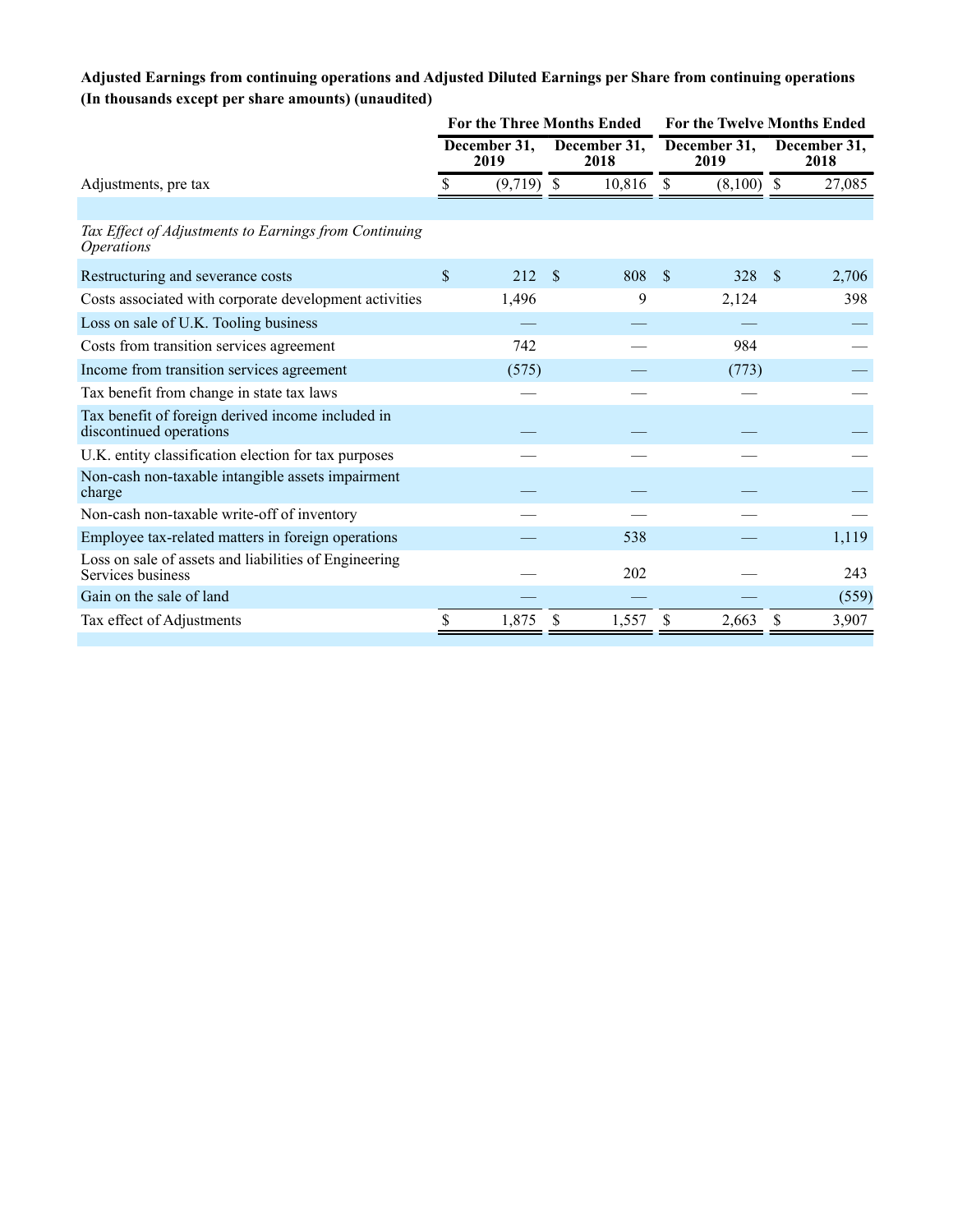## **Adjusted Earnings from continuing operations and Adjusted Diluted Earnings per Share from continuing operations (In thousands except per share amounts) (unaudited)**

|                                                                                  | <b>For the Three Months Ended</b> |                      |              | For the Twelve Months Ended |               |                      |                           |                      |
|----------------------------------------------------------------------------------|-----------------------------------|----------------------|--------------|-----------------------------|---------------|----------------------|---------------------------|----------------------|
|                                                                                  |                                   | December 31,<br>2019 |              | December 31,<br>2018        |               | December 31,<br>2019 |                           | December 31,<br>2018 |
| Adjustments to Earnings from Continuing Operations,<br>net of tax                |                                   |                      |              |                             |               |                      |                           |                      |
| GAAP Earnings from continuing operations, as<br>reported                         | \$                                | 34,105               | \$           | 15,632                      | \$            | 56,446               | \$                        | 15,877               |
| Restructuring and severance costs                                                |                                   | 793                  |              | 1,834                       |               | 1,230                |                           | 4,647                |
| Costs associated with corporate development activities                           |                                   | 5,601                |              | 21                          |               | 7,966                |                           | 683                  |
| Loss on sale of U.K. Tooling business                                            |                                   | 3,739                |              | 5,722                       |               | 3,739                |                           | 5,722                |
| Costs from transition services agreement                                         |                                   | 2,777                |              |                             |               | 3,689                |                           |                      |
| Income from transition services agreement                                        |                                   | (2,154)              |              |                             |               | (2,900)              |                           |                      |
| Tax benefit from change in state tax laws                                        |                                   |                      |              |                             |               | (2,137)              |                           |                      |
| Tax benefit of foreign derived income included in<br>discontinued operations     |                                   | 3,360                |              |                             |               | 3,360                |                           |                      |
| U.K. entity classification election for tax purposes                             |                                   | (25,710)             |              |                             |               | (25,710)             |                           |                      |
| Non-cash non-taxable intangible assets impairment<br>charge                      |                                   |                      |              |                             |               |                      |                           | 10,039               |
| Non-cash non-taxable write-off of inventory                                      |                                   |                      |              |                             |               |                      |                           | 709                  |
| Employee tax-related matters in foreign operations                               |                                   |                      |              | 1,223                       |               |                      |                           | 1,921                |
| Loss on sale of assets and liabilities of Engineering<br>Services business       |                                   |                      |              | 459                         |               |                      |                           | 418                  |
| Gain on the sale of land                                                         |                                   |                      |              |                             |               |                      |                           | (961)                |
| Adjusted Earnings from continuing operations                                     | \$                                | 22,511               | S            | 24,891                      | \$            | 45,683               | $\boldsymbol{\mathsf{S}}$ | 39,055               |
|                                                                                  |                                   |                      |              |                             |               |                      |                           |                      |
| Calculation of Adjusted Diluted Earnings per Share<br>from Continuing Operations |                                   |                      |              |                             |               |                      |                           |                      |
| GAAP diluted earnings per share from continuing<br>operations                    | \$                                | 1.22                 | $\mathbb{S}$ | 0.56                        | $\mathcal{S}$ | 2.01                 | $\mathcal{S}$             | 0.56                 |
| Restructuring and severance costs at Aerospace                                   |                                   | 0.03                 |              | 0.07                        |               | 0.04                 |                           | 0.16                 |
| Costs associated with corporate development activities                           |                                   | 0.20                 |              |                             |               | 0.29                 |                           | 0.02                 |
| Loss on sale of U.K. Tooling business                                            |                                   | 0.13                 |              | 0.20                        |               | 0.13                 |                           | 0.20                 |
| Costs from transition services agreement                                         |                                   | 0.10                 |              |                             |               | 0.13                 |                           |                      |
| Income from transition services agreement                                        |                                   | (0.08)               |              |                             |               | (0.10)               |                           |                      |
| Tax benefit from change in state tax laws                                        |                                   |                      |              |                             |               | (0.07)               |                           |                      |
| Tax benefit of foreign derived income included in<br>discontinued operations     |                                   | 0.12                 |              |                             |               | 0.12                 |                           |                      |
| U.K. entity classification election for tax purposes                             |                                   | (0.92)               |              |                             |               | (0.92)               |                           |                      |
| Non-cash non-taxable intangible assets impairment<br>charge                      |                                   |                      |              |                             |               |                      |                           | 0.36                 |
| Non-cash non-taxable write-off of inventory                                      |                                   |                      |              |                             |               |                      |                           | 0.03                 |
| Employee tax-related matters in foreign operations                               |                                   |                      |              | 0.04                        |               |                      |                           | 0.07                 |
| Loss on sale of assets and liabilities of Engineering<br>Services business       |                                   |                      |              | 0.02                        |               |                      |                           | 0.01                 |
| Gain on the sale of land                                                         |                                   |                      |              |                             |               |                      |                           | (0.03)               |
| Adjusted Diluted Earnings per Share from continuing<br>operations                | \$                                | $0.80\,$             | <sup>S</sup> | 0.89                        | $\sqrt{3}$    | 1.63                 | $\boldsymbol{\mathsf{S}}$ | 1.38                 |
| Diluted weighted average shares outstanding                                      |                                   | 28,056               |              | 28,119                      |               | 28,092               |                           | 28,223               |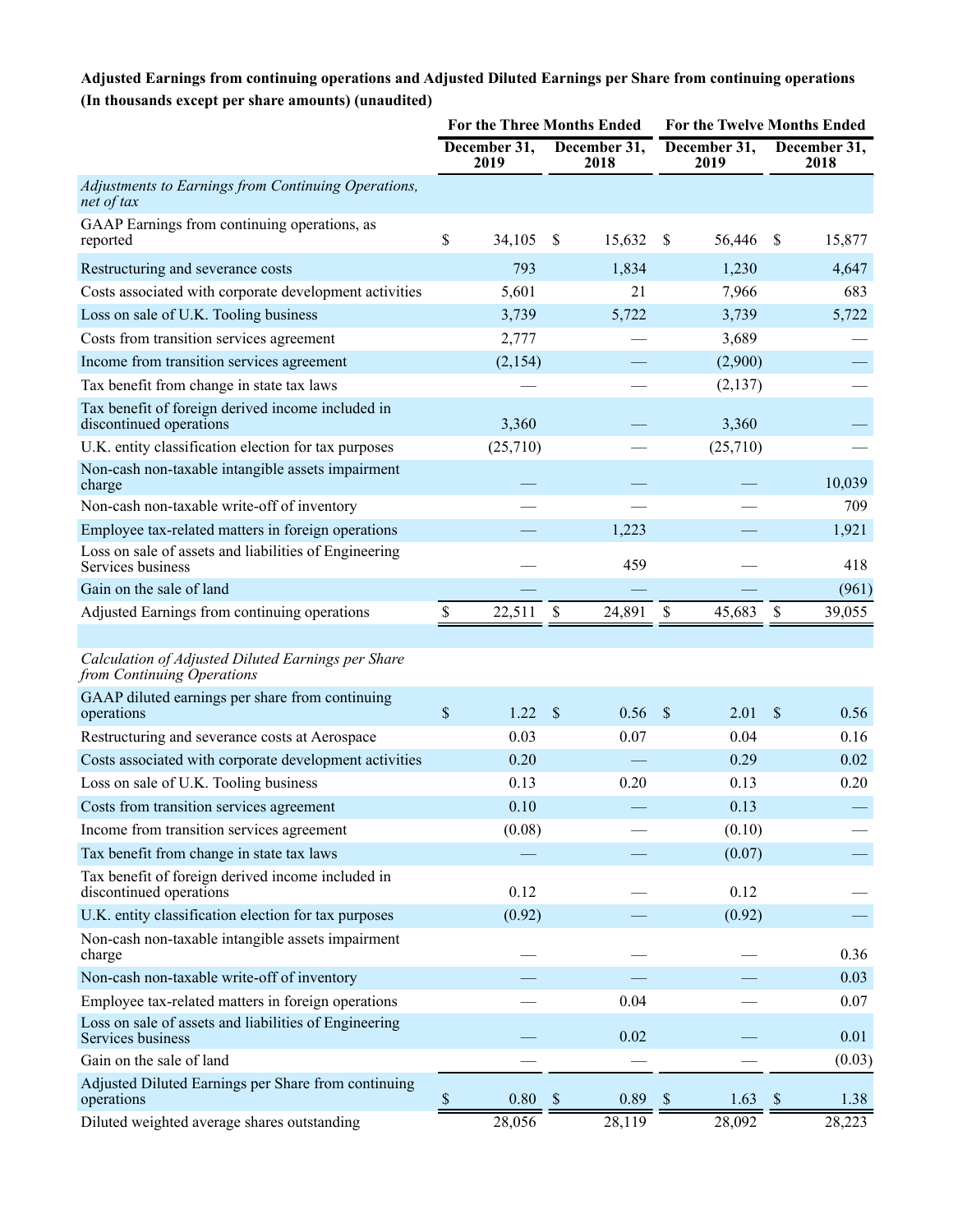**Adjusted Net Sales from continuing operations and Adjusted Operating Income from continuing operations** - Adjusted Net Sales from continuing operations is defined as net sales from continuing operations, less items not indicative of normal sales, such as revenue recorded related to the settlement of claims. Adjusted Operating Income from continuing operations is defined as operating income from continuing operations, less items that are not indicative of the operating performance of the Company for the period presented. These items are included in the reconciliation below. Management uses Adjusted Net Sales from continuing operations and Adjusted Operating Income from continuing operations to evaluate performance period over period, to analyze underlying trends and to assess our performance relative to our competitors. We believe that this information is useful for investors and financial institutions seeking to analyze and compare companies on the basis of operating performance. The following table illustrates the calculation of Adjusted Operating Income from continuing operations to the Consolidated Financial Statements included in the Company's Form 10-K filed with the Securities and Exchange Commission on February 24, 2020.

### **Adjusted Net Sales and Adjusted Operating Income from Continuing Operations (In thousands) (unaudited)**

|                                                                            | <b>For the Three Months Ended</b>            |           |               | For the Twelve Months Ended |                          |                      |                           |          |
|----------------------------------------------------------------------------|----------------------------------------------|-----------|---------------|-----------------------------|--------------------------|----------------------|---------------------------|----------|
|                                                                            | December 31,<br>December 31,<br>2019<br>2018 |           |               | December 31,<br>2019        |                          | December 31,<br>2018 |                           |          |
| <b>AEROSPACE SEGMENT OPERATING</b><br><b>INCOME:</b>                       |                                              |           |               |                             |                          |                      |                           |          |
| Net Sales                                                                  | \$                                           | 237,792   | \$            | 220,859                     | \$                       | 761,608              | \$                        | 735,994  |
| GAAP Operating income - Aerospace segment                                  | \$                                           | 45,041    | \$            | 41,748                      | \$                       | 130,393              | \$                        | 94,357   |
| % of GAAP net sales                                                        |                                              | 18.9%     |               | 18.9%                       |                          | 17.1%                |                           | 12.8%    |
| Restructuring and severance costs                                          |                                              | 78        |               | 2,305                       |                          | 631                  |                           | 7,016    |
| Non-cash non-taxable intangible assets impairment<br>charge                |                                              |           |               |                             |                          |                      |                           | 10,039   |
| Non-cash non-taxable write-off of inventory                                |                                              |           |               |                             |                          |                      |                           | 709      |
| Employee tax-related matters in foreign operations                         |                                              |           |               | 1,761                       |                          |                      |                           | 3,040    |
| Adjusted Operating Income - Aerospace segment                              | $\overline{\$}$                              | 45,119    | \$            | 45,814                      | $\overline{\mathcal{S}}$ | 131,024              | $\overline{\mathcal{S}}$  | 115,161  |
| % of GAAP net sales                                                        |                                              | 19.0%     |               | 20.7%                       |                          | 17.2%                |                           | 15.6%    |
| <b>CORPORATE EXPENSE:</b>                                                  |                                              |           |               |                             |                          |                      |                           |          |
| <b>GAAP</b> Corporate Expense                                              | \$                                           | (26, 576) | \$            | (11, 379)                   | \$                       | (73,006)             | $\boldsymbol{\mathsf{S}}$ | (56,703) |
| Restructuring and severance costs                                          |                                              | 927       |               | 337                         |                          | 927                  |                           | 337      |
| Costs associated with corporate development activities                     |                                              | 7,097     |               | 30                          |                          | 10,090               |                           | 1,081    |
| Costs from transition services agreement                                   |                                              | 3,519     |               |                             |                          | 4,673                |                           |          |
| <b>Adjusted Corporate Expense</b>                                          | $\overline{\$}$                              | (15,033)  | $\mathcal{S}$ | (11, 012)                   | $\mathcal{S}$            | (57,316)             | $\mathcal{S}$             | (55,285) |
| <b>CONSOLIDATED OPERATING INCOME:</b>                                      |                                              |           |               |                             |                          |                      |                           |          |
| Net Sales from continuing operations                                       | \$                                           | 237,792   | \$            | 220,859                     | \$                       | 761,608              | \$                        | 735,994  |
| GAAP - Operating income from continuing operations                         | \$                                           | 14,840    | \$            | 24,119                      | \$                       | 53,411               | \$                        | 32,963   |
| % of GAAP net sales                                                        |                                              | 6.2%      |               | 10.9%                       |                          | 7.0%                 |                           | 4.5%     |
| Restructuring and severance costs                                          |                                              | 1,005     |               | 2,642                       |                          | 1,558                |                           | 7,353    |
| Costs associated with corporate development activities                     |                                              | 7,097     |               | 30                          |                          | 10,090               |                           | 1,081    |
| Costs from transition services agreement                                   |                                              | 3,519     |               |                             |                          | 4,673                |                           |          |
| Non-cash non-taxable intangible assets impairment<br>charge                |                                              |           |               |                             |                          |                      |                           | 10,039   |
| Non-cash non-taxable write-off of inventory                                |                                              |           |               |                             |                          |                      |                           | 709      |
| Employee tax-related matters in foreign operations                         |                                              |           |               | 1,761                       |                          |                      |                           | 3,040    |
| Loss on sale of U.K. Tooling business                                      |                                              | 3,739     |               | 5,722                       |                          | 3,739                |                           | 5,722    |
| Loss on sale of assets and liabilities of Engineering<br>Services business |                                              |           |               | 661                         |                          |                      |                           | 661      |
| Gain on sale of land                                                       |                                              |           |               |                             |                          |                      |                           | (1,520)  |
| <b>Adjusted Operating Income</b>                                           | $\overline{\mathcal{S}}$                     | 30,200    | \$            | 34,935                      | $\overline{\mathcal{S}}$ | 73,471               | $\overline{\$}$           | 60,048   |
| % of GAAP net sales                                                        |                                              | 12.7%     |               | 15.8%                       |                          | 9.6%                 |                           | 8.2%     |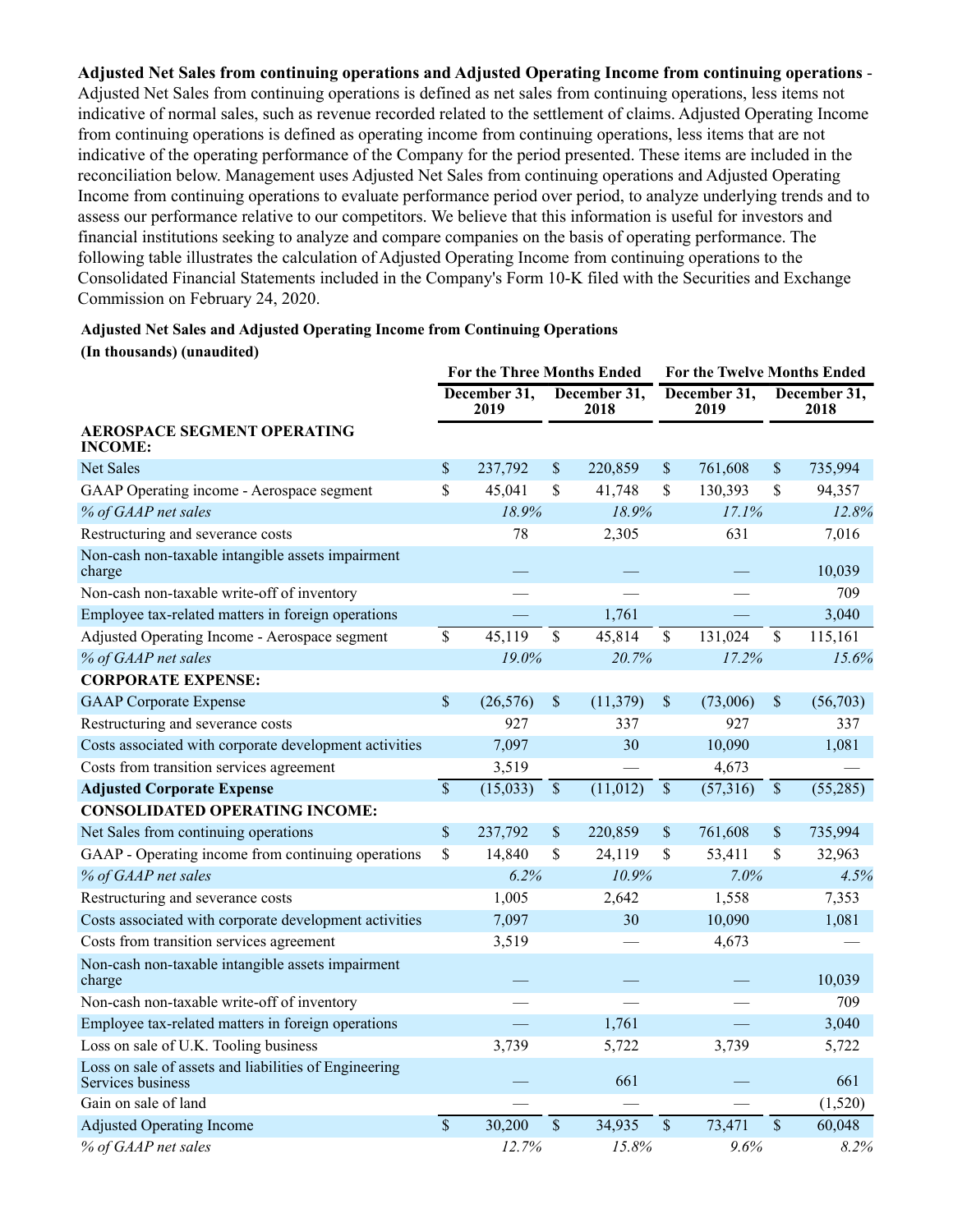#### **Outlook - Adjusted Net Sales and Adjusted Operating Income from Continuing Operations**

(In millions) (unaudited)

|                                                       | 2020 Outlook |     |       |  |
|-------------------------------------------------------|--------------|-----|-------|--|
|                                                       | Low          |     | High  |  |
| <b>OPERATING INCOME FROM CONTINUING OPERATIONS</b>    |              |     |       |  |
| Net Sales from Continuing Operations                  | \$<br>860.0  | \$. | 880.0 |  |
| GAAP - Operating income from Continuing Operations    | \$<br>43.4   | \$. | 59.0  |  |
| Operating margin from Continuing Operations           | $5.0\%$      |     | 6.7%  |  |
| <b>Adjustments</b>                                    |              |     |       |  |
| Bal Seal Purchase Accounting - Inventory Step-up      | \$<br>9.2    | -S  | 9.2   |  |
| Bal Seal Purchase Accounting - Compensation Expense   | 22.8         |     | 22.8  |  |
| Cost associated with corporate development activities | 1.5          |     | 1.5   |  |
| Costs from transition services agreement              | 8.8          |     | 8.8   |  |
| Adjusted Operating Income from Continuing Operations  | 85.7         | \$. | 101.3 |  |
| Operating margin from continuing operations, adjusted | $10.0\%$     |     | 11.5% |  |

#### **FORWARD-LOOKING STATEMENTS**

This release contains "forward-looking statements" within the meaning of the safe harbor provisions of the U.S. Private Securities Litigation Reform Act of 1995. Forward-looking statements also may be included in other publicly available documents issued by the Company and in oral statements made by our officers and representatives from time to time. These forward-looking statements are intended to provide management's current expectations or plans for our future operating and financial performance, based on assumptions currently believed to be valid. They can be identified by the use of words such as "anticipate," "intend," "plan," "goal," "seek," "believe," "project," "estimate," "expect," "strategy," "future," "likely," "may," "should," "would," "could," "will" and other words of similar meaning in connection with a discussion of future operating or financial performance. Examples of forward looking statements include, among others, statements relating to future sales, earnings, cash flows, results of operations, uses of cash and other measures of financial performance.

*Because forward-looking statements relate to the future, they are subject to inherent risks, uncertainties and other factors that may cause the Company's actual results and financial condition to differ materially from those expressed or implied in the forward-looking statements. Such risks, uncertainties and other factors include, among others: (i) the possibility that we may be unable to find appropriate reinvestment opportunities for the proceeds from the sale of our former Distribution business; (ii) risks related to Kaman's performance of its obligations under the transition services agreement entered into in connection with the sale of our former Distribution business and disruption of management time from ongoing business operations relating thereto; (iii) changes in domestic and foreign economic and competitive conditions in markets served by the Company, particularly the defense, commercial aviation and industrial production markets; (iv) changes in government and customer priorities and requirements (including cost-cutting initiatives, government and customer shut-downs, the potential deferral of awards, terminations or reductions of expenditures to respond to the priorities of Congress and the Administration, or budgetary cuts resulting from Congressional actions or automatic sequestration); (v) changes in geopolitical conditions in countries where the Company does or intends to do business; (vi) the successful conclusion of competitions for government programs (including new, follow-on and successor programs) and thereafter successful contract negotiations with government authorities (both foreign and domestic) for the terms and conditions of the programs; (vii) the timely receipt of any necessary export approvals and/or other licenses or authorizations from the USG; (viii) timely satisfaction or fulfillment of material contractual conditions precedents in customer purchase orders, contracts, or similar arrangements; (ix) the existence of standard government contract provisions permitting renegotiation of terms and termination for the convenience of the government; (x) the successful resolution of government inquiries or investigations relating to our businesses and programs; (xi) risks and uncertainties associated with the successful implementation and ramp up of significant new programs, including the ability to manufacture the products to the detailed specifications required and recover start-up costs and other investments in the programs; (xii) potential difficulties associated with variable acceptance test results, given sensitive production materials and extreme test parameters; (xiii) the receipt and successful execution of production orders under the Company's existing USG JPF contract, including the exercise of all contract options and receipt of orders from allied militaries, but excluding any next generation programmable fuze programs, as all have been assumed in connection with goodwill impairment evaluations; (xiv) the continued support of the existing K-MAX® helicopter fleet, including sale of existing K-MAX® spare parts inventory and the receipt of orders for new aircraft sufficient to recover our investments in the K-MAX® production line; (xv) the accuracy of current cost estimates associated with environmental remediation activities; (xvi) the profitable integration of acquired*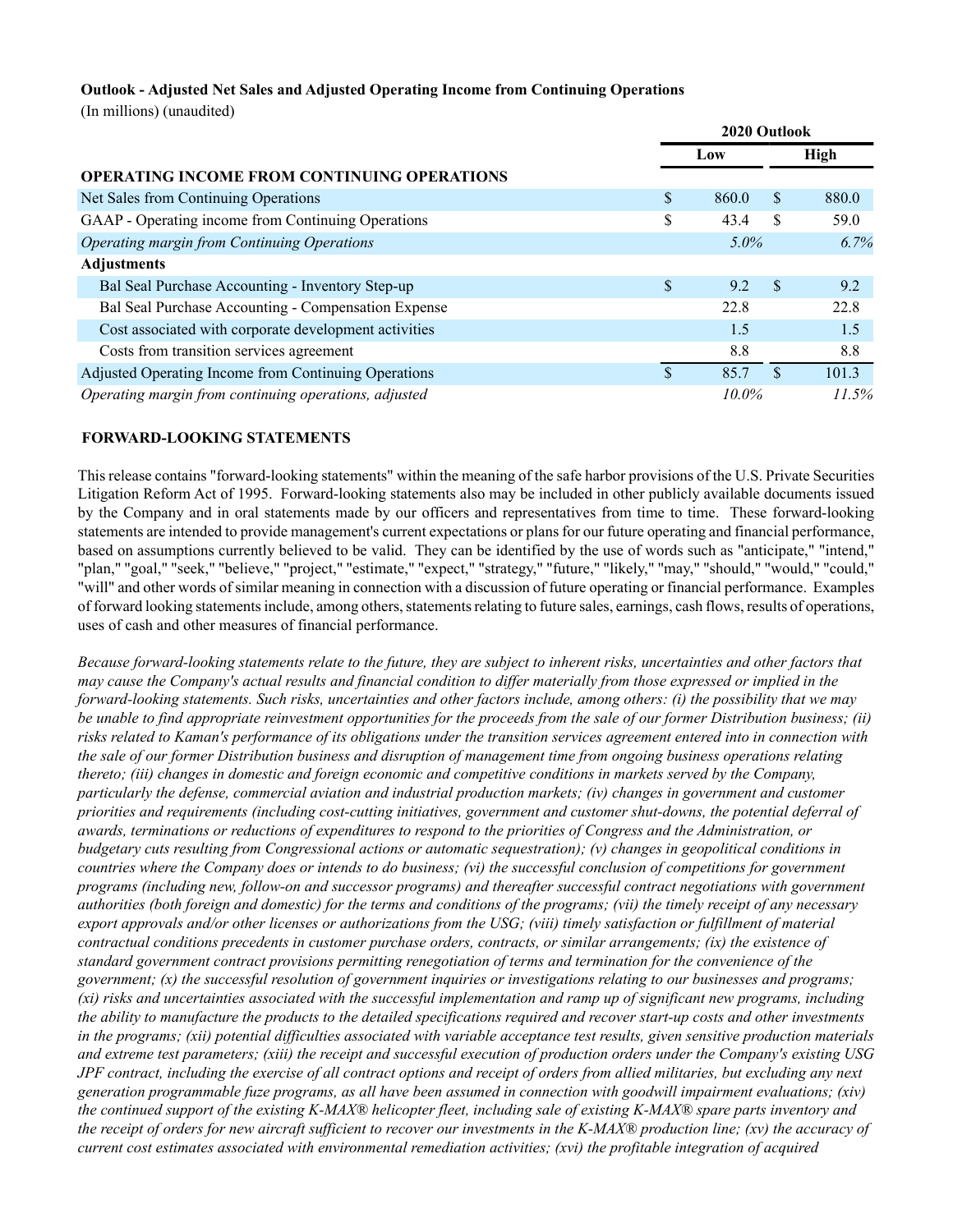*businesses into the Company's operations; (xvii) the ability to recover from cyber-based or other security attacks, information technology failures or other disruptions; (xviii) changes in supplier sales or vendor incentive policies; (xix) the ability of our suppliers to satisfy their performance obligations; (xx) the effects of price increases or decreases; (xxi) the effects of pension regulations, pension plan assumptions, pension plan asset performance, future contributions and the pension freeze, including the ultimate determination of the USG's share of any pension curtailment adjustment calculated in accordance with CAS 413; (xxii) future levels of indebtedness and capital expenditures; (xxiii) the continued availability of raw materials and other commodities in adequate supplies and the effect of increased costs for such items; (xxiv) the effects of currency exchange rates and foreign competition on future operations; (xxv) changes in laws and regulations, taxes, interest rates, inflation rates and general business conditions; (xxvi) the effects, if any, of the United Kingdom's exit from the European Union; (xxvii) future repurchases and/or issuances of common stock; (xxviii) the occurrence of unanticipated restructuring costs or the failure to realize anticipated savings or benefits from past or future expense reduction actions; (xxix) the ability to recruit and retain skilled employees; and (xxx) other risks and uncertainties set forth herein and in our 2019 Form 10-K.*

Any forward-looking information provided in this release should be considered with these factors in mind. We assume no obligation to update any forward-looking statements contained in this report.

Contact: James Coogan V.P., Investor Relations and Business Development (860) 243-6342 James.Coogan@kaman.com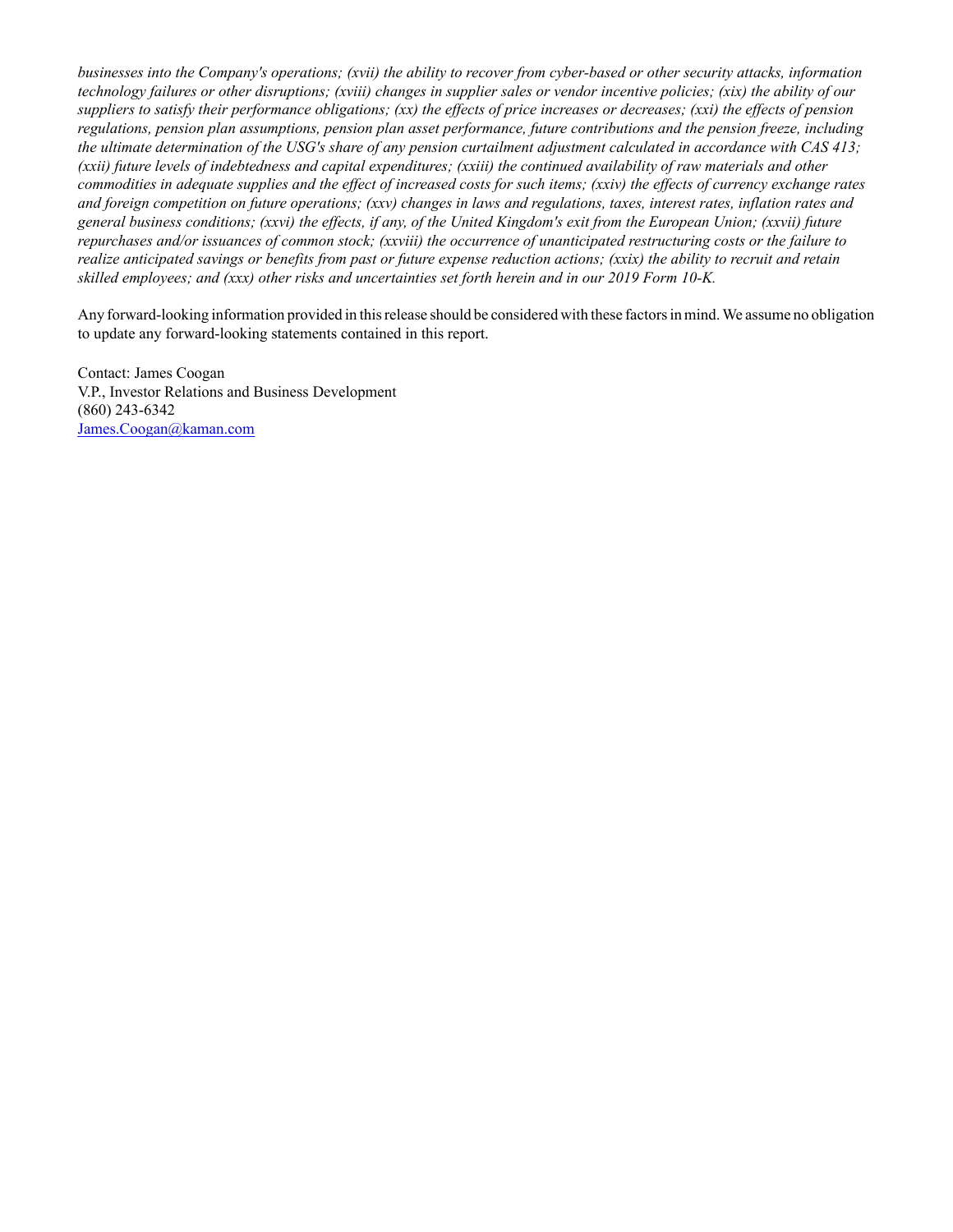**Condensed Consolidated Statements of Operations**

*(In thousands, except per share amounts) (unaudited)*

|                                                                              | <b>For the Three Months Ended</b> |                      |                 | For the Twelve Months Ended |                          |                      |                           |                      |
|------------------------------------------------------------------------------|-----------------------------------|----------------------|-----------------|-----------------------------|--------------------------|----------------------|---------------------------|----------------------|
|                                                                              |                                   | December 31,<br>2019 |                 | December 31,<br>2018        |                          | December 31,<br>2019 |                           | December 31,<br>2018 |
| Net sales                                                                    | $\overline{\mathcal{S}}$          | 237,792              | $\overline{\$}$ | 220,859                     | $\overline{\$}$          | 761,608              | $\overline{\mathcal{S}}$  | 735,994              |
| Cost of sales                                                                |                                   | 165,230              |                 | 147,851                     |                          | 520,803              |                           | 508,677              |
| Gross profit                                                                 |                                   | 72,562               |                 | 73,008                      |                          | 240,805              |                           | 227,317              |
| Selling, general and administrative expenses                                 |                                   | 49,573               |                 | 39,997                      |                          | 177,187              |                           | 172,271              |
| Other intangible assets impairment (Note 12)                                 |                                   |                      |                 |                             |                          |                      |                           | 10,039               |
| Costs from transition services agreement (Note 3)                            |                                   | 3,519                |                 |                             |                          | 4,673                |                           |                      |
| Restructuring costs (Note 5)                                                 |                                   | 1,005                |                 | 2,642                       |                          | 1,558                |                           | 7,353                |
| Loss on sale of business (Note 5)                                            |                                   | 3,739                |                 | 5,722                       |                          | 3,739                |                           | 5,722                |
| Net loss (gain) on sale of assets                                            |                                   | (114)                |                 | 528                         |                          | 237                  |                           | (1,031)              |
| Operating income                                                             |                                   | 14,840               |                 | 24,119                      |                          | 53,411               |                           | 32,963               |
| Interest expense, net                                                        |                                   | 2,607                |                 | 4,639                       |                          | 17,202               |                           | 20,046               |
| Non-service pension and post retirement benefit<br>income                    |                                   | (98)                 |                 | (3,084)                     |                          | (396)                |                           | (12, 127)            |
| Income from transition services agreement (Note 3)                           |                                   | (2,729)              |                 |                             |                          | (3,673)              |                           |                      |
| Other expense (income), net                                                  |                                   | 58                   |                 | 49                          |                          | (309)                |                           | (92)                 |
| Earnings from continuing operations before income<br>taxes                   |                                   | 15,002               |                 | 22,515                      |                          | 40,587               |                           | 25,136               |
| Income tax (benefit) expense                                                 |                                   | (19, 103)            |                 | 6,883                       |                          | (15, 859)            |                           | 9,259                |
| Earnings from continuing operations, net of tax                              |                                   | 34,105               |                 | 15,632                      |                          | 56,446               |                           | 15,877               |
| Earnings from discontinued operations before gain on<br>disposal, net of tax |                                   | 3,787                |                 | 7,945                       |                          | 29,027               |                           | 38,292               |
| Gain on disposal of discontinued operations, net of<br>tax                   |                                   | 1,570                |                 |                             |                          | 124,356              |                           |                      |
| Total earnings from discontinued operations, net of<br>tax                   |                                   | 5,357                |                 | 7,945                       |                          | 153,383              |                           | 38,292               |
| Net earnings                                                                 | $\mathbb{S}$                      | 39,462               | $\mathcal{S}$   | 23,577                      | $\mathcal{S}$            | 209,829              | $\mathcal{S}$             | 54,169               |
|                                                                              |                                   |                      |                 |                             |                          |                      |                           |                      |
| Earnings per share:                                                          |                                   |                      |                 |                             |                          |                      |                           |                      |
| Basic earnings per share from continuing<br>operations                       | \$                                | 1.22                 | \$              | 0.56                        | $\mathcal{S}$            | 2.02                 | \$                        | 0.57                 |
| Basic earnings per share from discontinued<br>operations                     |                                   | 0.19                 |                 | 0.28                        |                          | 5.49                 |                           | 1.37                 |
| Basic earnings per share                                                     | \$                                | 1.41                 | \$              | 0.84                        | \$                       | 7.51                 | $\mathbb S$               | 1.94                 |
| Diluted earnings per share from continuing<br>operations                     | $\mathbb S$                       | 1.22                 | $\mathcal{S}$   | 0.56                        | $\sqrt{3}$               | 2.01                 | $\boldsymbol{\mathsf{S}}$ | 0.56                 |
| Diluted earnings per share from discontinued<br>operations                   |                                   | 0.19                 |                 | 0.28                        |                          | 5.46                 |                           | 1.36                 |
| Diluted earnings per share                                                   | $\overline{\$}$                   | 1.41                 | $\overline{\$}$ | 0.84                        | $\overline{\mathcal{S}}$ | 7.47                 | $\overline{\mathcal{S}}$  | 1.92                 |
| Average shares outstanding:                                                  |                                   |                      |                 |                             |                          |                      |                           |                      |
| <b>Basic</b>                                                                 |                                   | 27,922               |                 | 27,951                      |                          | 27,936               |                           | 27,945               |
| Diluted                                                                      |                                   | 28,056               |                 | 28,119                      |                          | 28,092               |                           | 28,223               |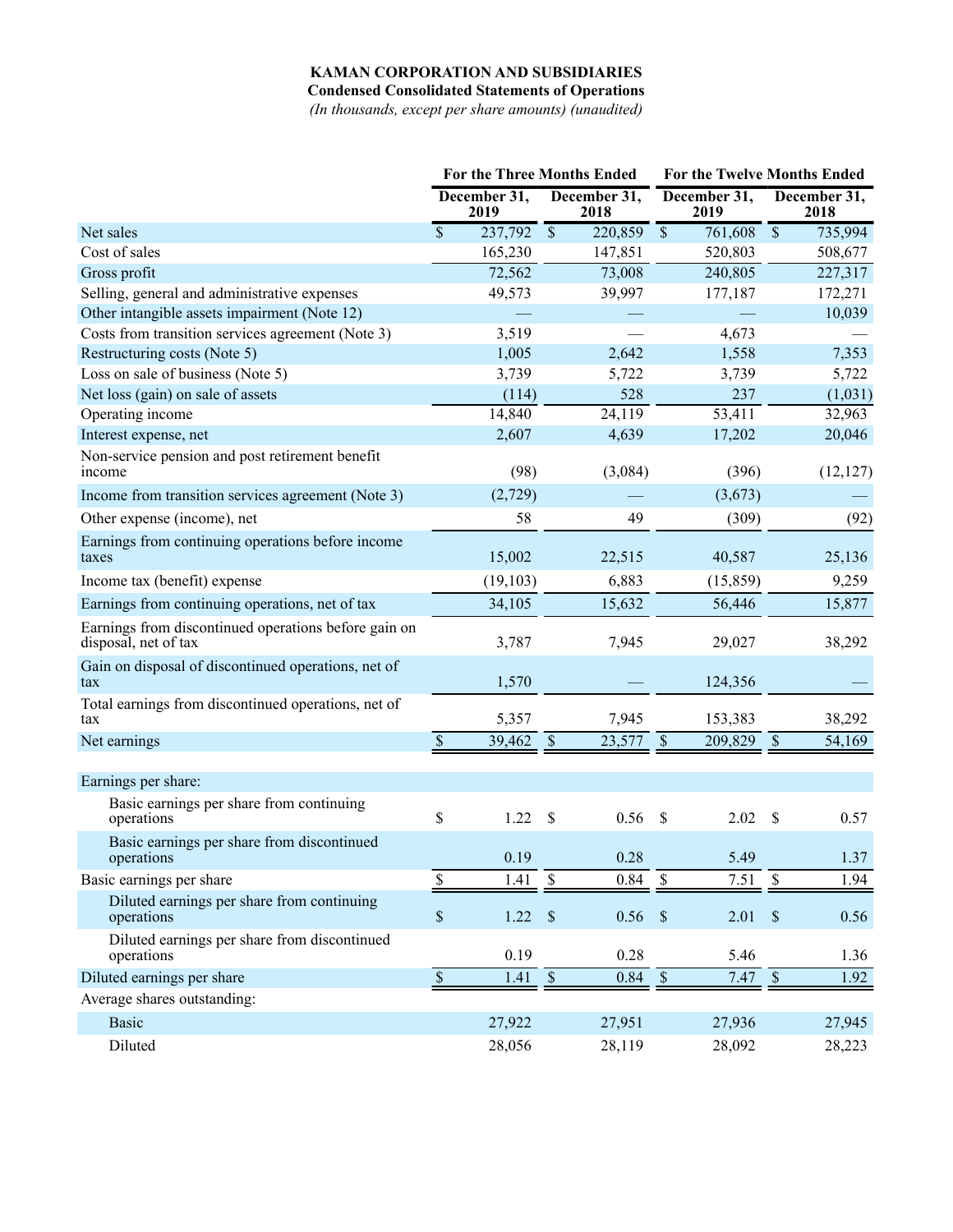**Condensed Consolidated Balance Sheets**

(*In thousands, except share and per share amounts) (unaudited)*

|                                                                                                                             |                           | December 31, 2019 |               | December 31, 2018 |
|-----------------------------------------------------------------------------------------------------------------------------|---------------------------|-------------------|---------------|-------------------|
| <b>Assets</b>                                                                                                               |                           |                   |               |                   |
| Current assets:                                                                                                             |                           |                   |               |                   |
| Cash and cash equivalents                                                                                                   | \$                        | 471,540           | \$            | 25,895            |
| Accounts receivable, net                                                                                                    |                           | 156,492           |               | 149,338           |
| Contract assets                                                                                                             |                           | 121,614           |               | 99,261            |
| Contract costs, current portion                                                                                             |                           | 6,052             |               | 5,993             |
| Inventories                                                                                                                 |                           | 156,353           |               | 131,569           |
| Income tax refunds receivable                                                                                               |                           | 8,069             |               | 1,752             |
| Assets held for sale, current portion                                                                                       |                           |                   |               | 351,261           |
| Other current assets                                                                                                        |                           | 16,368            |               | 8,036             |
| Total current assets                                                                                                        |                           | 936,488           |               | 773,105           |
| Property, plant and equipment, net of accumulated depreciation of \$210,549<br>and \$192,285, respectively                  |                           | 140,450           |               | 137,112           |
| Operating right-of-use asset, net                                                                                           |                           | 15,159            |               |                   |
| Goodwill                                                                                                                    |                           | 195,314           |               | 196,161           |
| Other intangible assets, net                                                                                                |                           | 53,439            |               | 58,567            |
| Deferred income taxes                                                                                                       |                           | 35,240            |               | 38,040            |
| Contract costs, noncurrent portion                                                                                          |                           | 6,099             |               | 10,666            |
| Assets held for sale, noncurrent portion                                                                                    |                           |                   |               | 229,238           |
| Other assets                                                                                                                |                           | 36,754            |               | 31,173            |
| Total assets                                                                                                                | $\boldsymbol{\mathsf{S}}$ | 1,418,943         | $\mathcal{S}$ | 1,474,062         |
| <b>Liabilities and Shareholders' Equity</b>                                                                                 |                           |                   |               |                   |
| Current liabilities:                                                                                                        |                           |                   |               |                   |
| Current portion of long-term debt, net of debt issuance costs                                                               | \$                        |                   | \$            | 9,375             |
| Accounts payable - trade                                                                                                    |                           | 70,884            |               | 56,826            |
| Accrued salaries and wages                                                                                                  |                           | 43,220            |               | 32,795            |
| Contract liabilities, current portion                                                                                       |                           | 42,942            |               | 28,865            |
| Operating lease liabilities, current portion                                                                                |                           | 4,306             |               |                   |
| Income taxes payable                                                                                                        |                           | 4,722             |               | 139               |
| Liabilities held for sale, current portion                                                                                  |                           |                   |               | 131,047           |
| Other current liabilities                                                                                                   |                           | 37,918            |               | 39,429            |
| Total current liabilities                                                                                                   |                           | 203,992           |               | 298,476           |
| Long-term debt, excluding current portion, net of debt issuance costs                                                       |                           | 181,622           |               | 284,256           |
| Deferred income taxes                                                                                                       |                           | 6,994             |               | 7,146             |
| Underfunded pension                                                                                                         |                           | 97,246            |               | 104,988           |
| Contract liabilities, noncurrent portion                                                                                    |                           | 37,855            |               | 78,562            |
| Operating lease liabilities, noncurrent portion                                                                             |                           | 11,617            |               |                   |
| Liabilities held for sale, noncurrent portion                                                                               |                           |                   |               | 15,602            |
| Other long-term liabilities                                                                                                 |                           | 56,415            |               | 51,875            |
| Commitments and contingencies (Note 19)                                                                                     |                           |                   |               |                   |
| Shareholders' equity:                                                                                                       |                           |                   |               |                   |
| Preferred stock, \$1 par value, 200,000 shares authorized; none outstanding                                                 |                           |                   |               |                   |
| Common stock, \$1 par value, 50,000,000 shares authorized; voting;<br>30,058,455 and 29,544,714 shares issued, respectively |                           | 30,058            |               | 29,545            |
| Additional paid-in capital                                                                                                  |                           | 228,153           |               | 200,474           |
| Retained earnings                                                                                                           |                           | 820,666           |               | 610,103           |
| Accumulated other comprehensive income (loss)                                                                               |                           | (150, 893)        |               | (134,898)         |
| Less 2,219,332 and 1,672,917 shares of common stock, respectively, held<br>in treasury, at cost                             |                           | (104, 782)        |               | (72,067)          |
| Total shareholders' equity                                                                                                  |                           | 823,202           |               | 633,157           |
| Total liabilities and shareholders' equity                                                                                  | $\overline{s}$            | 1,418,943 \$      |               | 1,474,062         |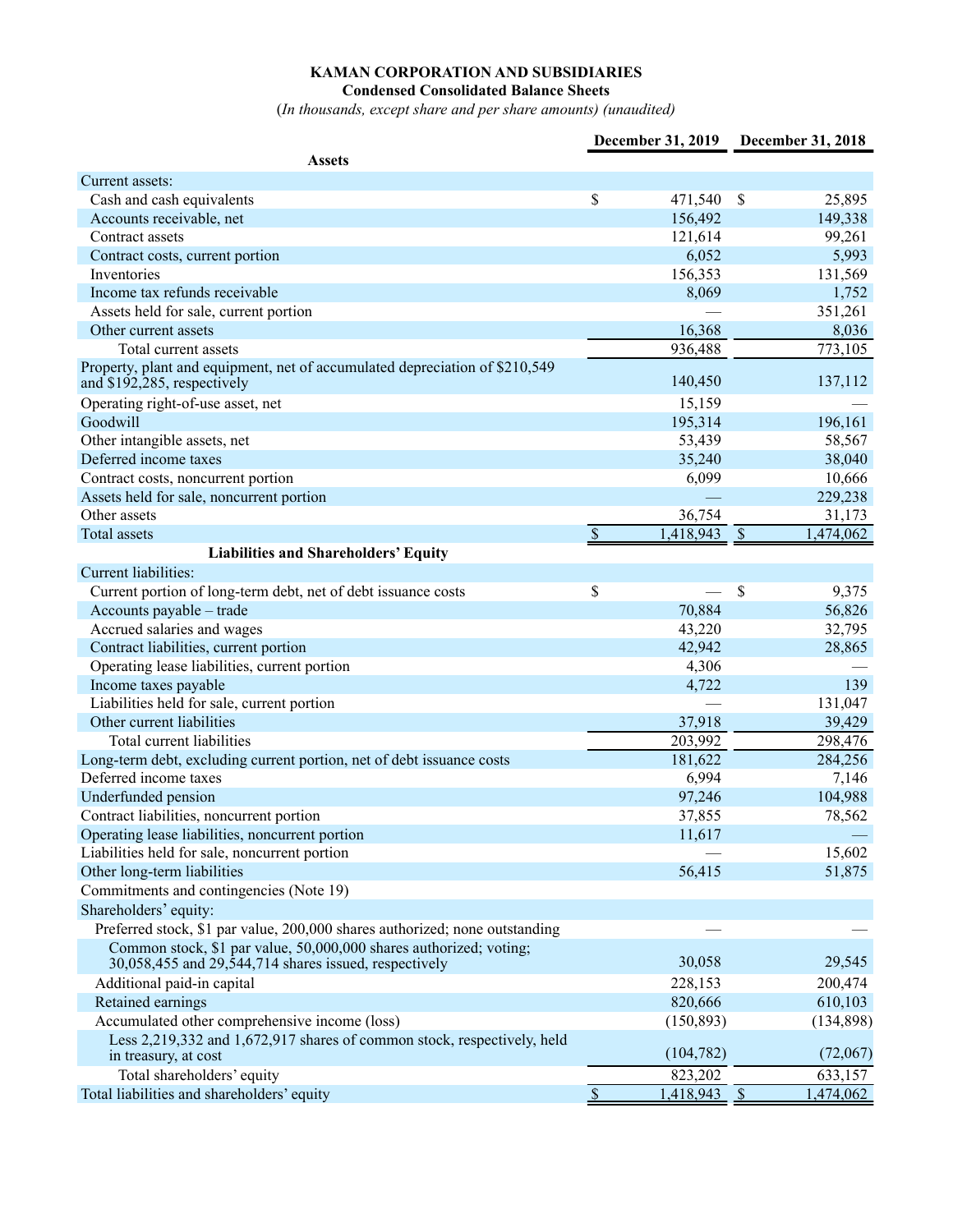#### **Condensed Consolidated Statements of Cash Flows**

(*In thousands) (unaudited)*

|                                                                                                                           |                      | For the Twelve Months Ended |                      |           |
|---------------------------------------------------------------------------------------------------------------------------|----------------------|-----------------------------|----------------------|-----------|
|                                                                                                                           | December 31,<br>2019 |                             | December 31,<br>2018 |           |
| Cash flows from operating activities:                                                                                     |                      |                             |                      |           |
| Net earnings                                                                                                              | \$                   | 209,829                     | $\mathbb{S}$         | 54,169    |
| Less: Total earnings from discontinued operations, net of tax                                                             |                      | 153,383                     |                      | 38,292    |
| Earnings from continuing operations, net of tax                                                                           |                      | 56,446                      |                      | 15,877    |
| Adjustments to reconcile earnings from continuing operations, net of tax to net cash<br>provided by operating activities: |                      |                             |                      |           |
| Depreciation and amortization                                                                                             |                      | 25,854                      |                      | 27,875    |
| Amortization of debt issuance costs                                                                                       |                      | 1,996                       |                      | 1,806     |
| Accretion of convertible notes discount                                                                                   |                      | 2,760                       |                      | 2,596     |
| Provision for doubtful accounts                                                                                           |                      | 788                         |                      | 767       |
| Loss on sale of business                                                                                                  |                      | 3,971                       |                      | 5,722     |
| Net loss (gain) on sale of assets                                                                                         |                      | 237                         |                      | (1,031)   |
| Other intangible assets impairment                                                                                        |                      |                             |                      | 10,039    |
| Net loss (gain) on derivative instruments                                                                                 |                      | 302                         |                      | 829       |
| Stock compensation expense                                                                                                |                      | 4,669                       |                      | 5,484     |
| Non-cash consideration received for aircraft sale                                                                         |                      | (3,100)                     |                      |           |
| Deferred income taxes                                                                                                     |                      | 182                         |                      | 7,834     |
| Changes in assets and liabilities, excluding effects of acquisitions/divestitures:                                        |                      |                             |                      |           |
| Accounts receivable                                                                                                       |                      | (8,173)                     |                      | (6,020)   |
| Contract assets                                                                                                           |                      | (21,994)                    |                      | (24, 294) |
| Contract costs                                                                                                            |                      | 4,506                       |                      | (5,834)   |
| Inventories                                                                                                               |                      | (25, 129)                   |                      | 7,135     |
| Income tax refunds receivable                                                                                             |                      | (6,296)                     |                      | 1,136     |
| Operating right-of-use assets                                                                                             |                      | 3,390                       |                      |           |
| Other assets                                                                                                              |                      | (6,108)                     |                      | (2,944)   |
| Accounts payable - trade                                                                                                  |                      | 14,034                      |                      | 10,807    |
| Contract liabilities                                                                                                      |                      | (26, 638)                   |                      | 96,430    |
| Operating lease liabilities                                                                                               |                      | (3, 423)                    |                      |           |
| Other current liabilities                                                                                                 |                      | 6,085                       |                      | (374)     |
| Income taxes payable                                                                                                      |                      | 7,888                       |                      | (2, 393)  |
| Pension liabilities                                                                                                       |                      | 4,170                       |                      | (38, 179) |
| Other long-term liabilities                                                                                               |                      | 6,071                       |                      | 5,446     |
| Net cash provided by operating activities from continuing operations                                                      |                      | 42,488                      |                      | 118,714   |
| Net cash (used in) provided by operating activities of discontinued operations                                            |                      | (50, 288)                   |                      | 43,654    |
| Net cash (used in) provided by operating activities                                                                       |                      | (7,800)                     |                      | 162,368   |
|                                                                                                                           |                      |                             |                      |           |